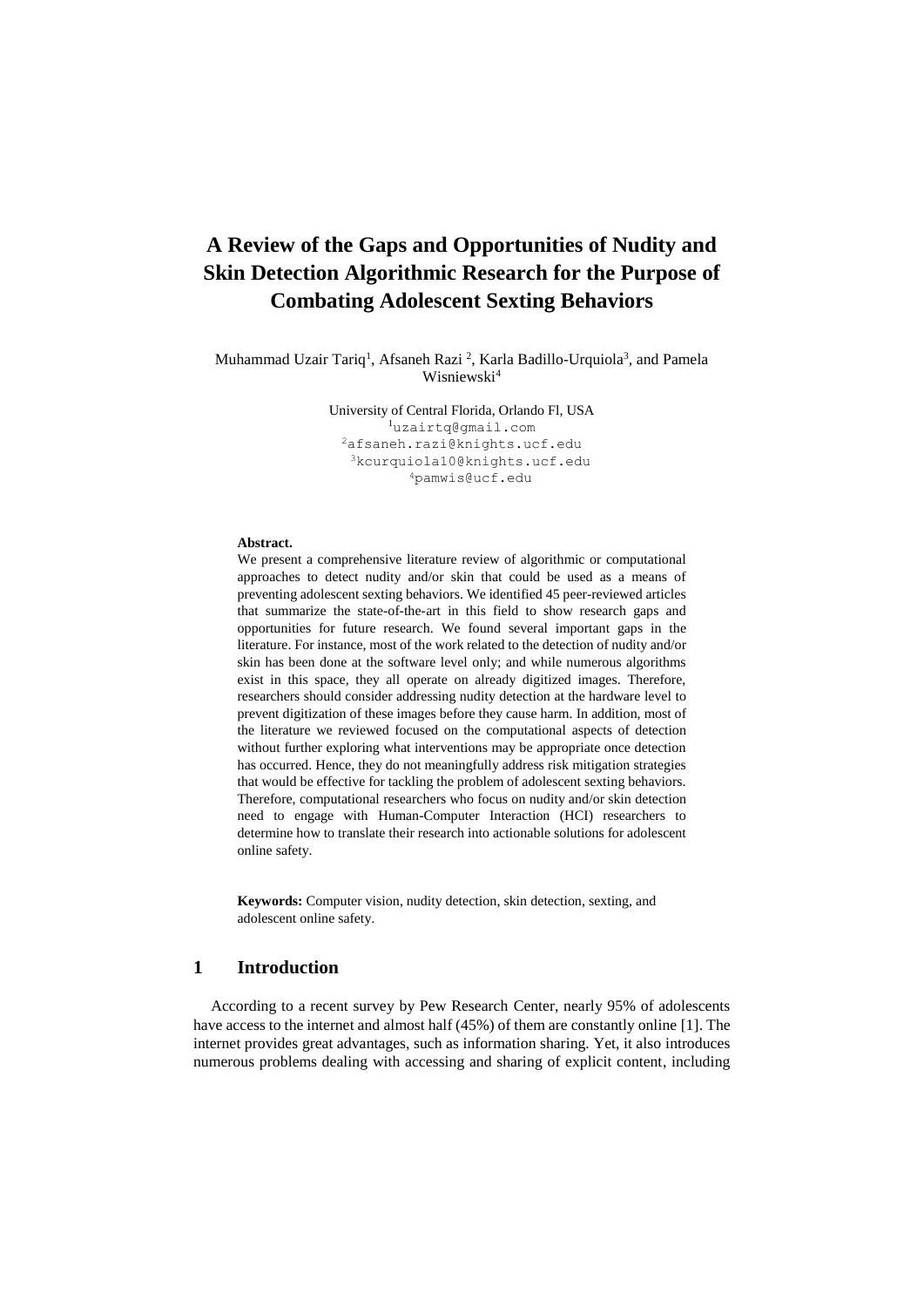sexting, cyberbullying, and child pornography [2]. Prolific sharing, combined with the permanence of digitally captured nudity, is particularly problematic for minors. While the dissemination of child pornography is a crime punishable by law [3], such momentary mistakes could also cause physical harm and prolonged psychological problems for adolescents, including sexual predation, emotional trauma, cyberbullying, and even suicidal behaviors [4].

It is estimated that about 15% of teens on Snapchat report having received sexually explicit photos. In addition, 4% of cellphone-owning teens, ages 12-17, report having sent sexually suggestive, nude, or nearly nude images of themselves to someone else via text messaging [5]. Sexting behaviors make adolescents vulnerable to a number of offline risks, such as bullying [2] and sexual predation [6]. These types of teen sexting behaviors can be perpetuated by mobile technologies and by several direct messaging applications available on smartphone devices, such as Kik, Snapchat, and AskFM [7]. Unfortunately, such activities often fall under the jurisdiction of child pornography laws. Child pornography is illegal, and the federal law states the following: "A picture of a naked child may constitute illegal child pornography if it is sufficiently sexually suggestive. Additionally, the age of consent for sexual activity in a given state is irrelevant; any depiction of a minor under 18 years of age engaging in sexually explicit conduct is illegal" [3]. So, while sexting behaviors may seem innocent and exploratory to teens, in reality, they can have severe negative consequences.

Solutions have been proposed to approach the problem of adolescent sexting within the overlapping boundaries of various disciplines. For example, this topic has been studied within computer science [8], psychology [9], communications [10], and digital forensics [2]. Overall, very few actionable solutions have been proposed, but the core focus of computer science research has been on the accurate detection of nudity and/or skin as a means of prevention. Computational researchers have used different methods of machine learning, which we synthesize in this paper. Specifically, we investigated the following research questions in topic of nudity and/or skin detection:

- **RQ1:** *What characteristics are common among existing research on nudity and/or skin dominance detection?*
- **RQ2:** *What algorithmic approaches have been used in this literature?*
- **RQ3:** *What research or user studies have been conducted to translate this research into real-world interventions for adolescent online safety?*

We present a comprehensive literature review of algorithmic and computational approaches to detect nudity and/or skin that could be used as a means of preventing teen sexting behaviors to answer these research questions. Our main findings are that most research related to nudity detection has been studied after such images have been captured (RQ1), so there is a need to prevent capturing such images at first place. General solutions for nudity detection should be applicable on mobile platforms. Also, visual features in images should consider detecting the age range of the subject to protect adolescents and minorities from engaging in this behavior (RQ2). Finally, more risk mitigation solutions should be proposed in addition to risk detection and usercentered design should be incorporated to address the problem (RQ3).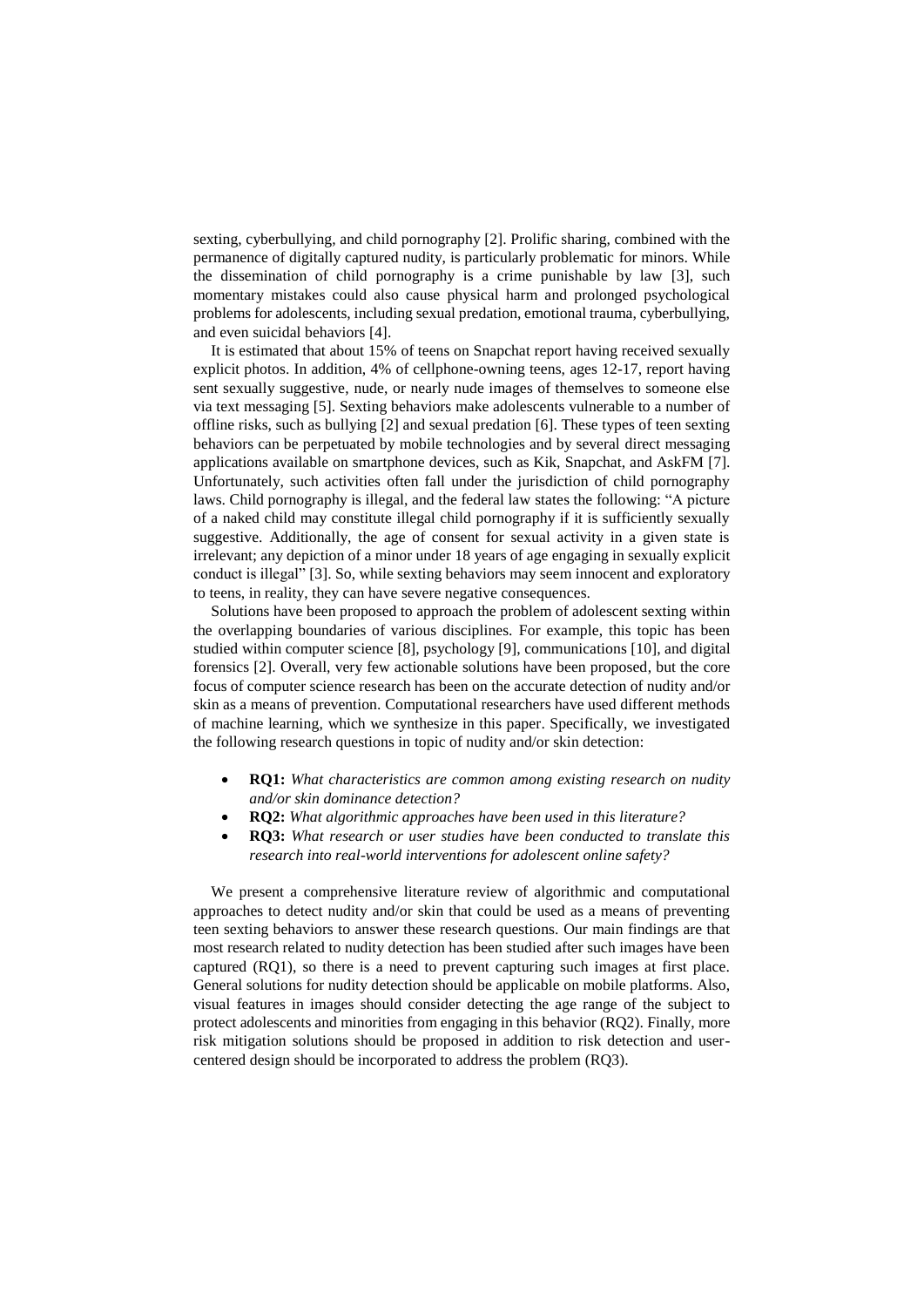# **2 Background Literature**

Prior to conducting our literature review, we searched for existing review papers in this space. We identified two survey papers that categorized different nudity detection approaches. Ries et al. [11] categorized visual adult image recognition approaches to three main groups: skin-color, shape, and local feature-based approaches. They reported that color-based and shape-based approaches seemed more robust than only color-based approaches because they result in more true positive rates and less false positives rates. Shayan et al. [8] conducted a literature review on different approaches for adult image filtering techniques and pornographic image recognition. They have categorized adult image filtering techniques including keyword-based methods, IPbased blacklist methods, and visual content-based methods. They used the same three categories for pornographic image recognition approaches as Ries et al. [11]. They argued that a quantitative comparison of these approaches is not possible because of the lack of a standard dataset and definition for this field.

While these literature review papers categorized the different approaches for pornography and adult image detection, as well as some of the challenges in implementing these approaches, they did not specifically address the intersection of adolescent's online safety and machine learning for nudity and/or skin detection approaches. We argue that more human-centered approaches are needed if we are to implement such solutions in real-world situations. Therefore, we took on a more human-centric perspective for conducting our literature review on adolescent online safety and nudity detection algorithms.

Over the last decade, academic and industry researchers have tried to address the dissemination of child pornographic imagesindirectly through exploring various nudity and skin detection techniques. To track down illicit photos of minors, for instance, Facebook, Twitter, and Bing have worked closely with organizations such as the National Center for Missing and Exploited Children's Child Victim Identification Program [12], by designing detection and mitigation solutions. Yet, the approaches taken across academic and industry research have had their limitations. The solutions mainly focus on preventing the dissemination of child pornographic images, not proactively protecting teens before the damage has been done. As such, there is a need for more effective and teen-centered approaches to tackle the problem at the source to prevent the creation and dissemination of such imagery.

Therefore, we report key trends and potential gaps in the field of nudity and/or skin detection as it relates to the problem of adolescent sexting behaviors to bring the attention of the research community to this matter. Our research contributions include the following:

- 1. A synthesis of 45 peer-reviewed articles from computational literature related to nudity and/or skin detection.
- 2. Identification of potential gaps in the literature on computational nudity and/or skin detection techniques as it relates to adolescent sexting behaviors.
- 3. Recommendations for future research related to nudity and/or skin detection for the purpose of adolescent online safety.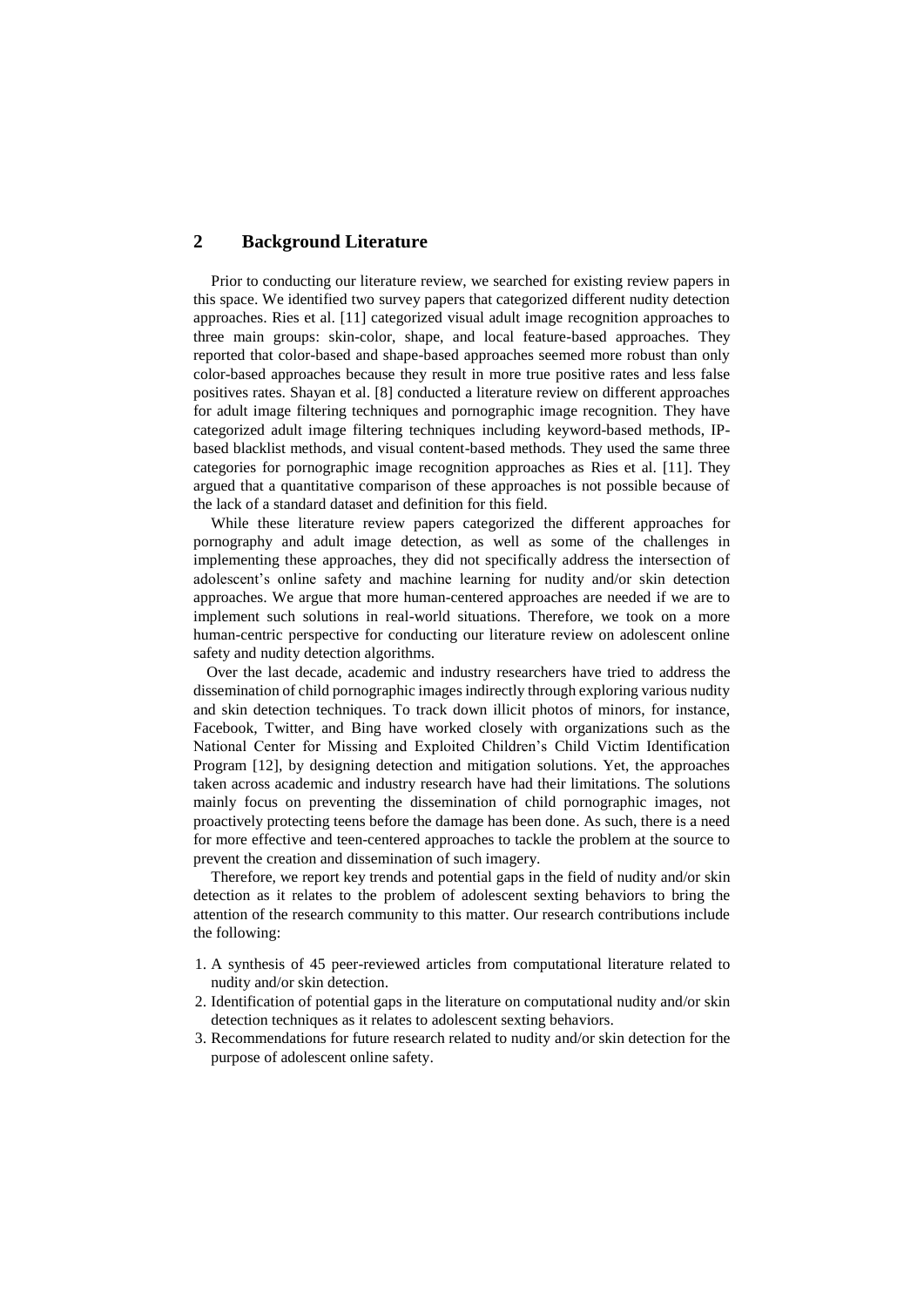# **3 Methods**

We performed a comprehensive review of the nudity detection literature and identified 45 peer-reviewed articles that summarize state-of-the-art approaches. We used a grounded approach to qualitatively code the articles. We created a codebook, added codes as we read each paper, and iteratively refined the codebook throughout the coding process. Below is the description of how the systematic literature search was conducted and how the literature was synthesized.

#### **3.1 Literature Search**

We searched for articles involving adolescent sexting behaviors from mobile smartphones (both through photos and video imagery), through various libraries and databases including IEEE Xplore Digital Library, ACM Digital Library, and Springerlink to ensure comprehensive coverage of the existing literature. For this review, we focused on nudity detection using the following search terms: "teen nudity," "adolescent nudity," "nudity detection," "skin detection," "explicit content," and "censored nudity." We used all the mentioned resources to come up with an initial set of articles that mainly focus on the detection of nudity and explicit content. We then walked through the citations from the initial set of articles to identify additional articles that were relevant to include in our data set. We also used Google Scholar to conduct a wider search to ensure we were inclusive to multidisciplinary peer-reviewed articles.

We used the following inclusion criteria to evaluate if an article was relevant to our review: 1) The study was a peer-reviewed published work, 2) The study was published after 2008, and 3) The study must suggest a technique to detect nudity and/or skin that could potentially be used for the purpose of mitigating adolescent sexting behaviors. Articles that did not meet all three criteria were considered irrelevant and were not included in our review.

#### **3.2 Data Analysis Approach**

We identified 45 relevant articles that met the inclusion criteria mentioned above. The first author then coded them based on the dimensions found i[n Table](#page-4-0) *1*. A grounded coding approach was used to code the articles, and the codes were iteratively updated as new codes emerged. We mapped the coded dimensions to our three high-level research questions presented in the introduction of our paper. For example, pre or post capture type (whether the algorithm ran in real-time or on a post-digitized image) and the type of media being processed (e.g., image, video, etc.) aligned with our RQ1 on the characteristics that were common to this type of research. For RQ2, we coded for the algorithmic approach used in the respective studies. For RQ3, we used a more usercentered lens to determine whether and how the research incorporated risk mitigation strategies or user studies to apply the research findings to real-world settings. The coded dimensions, their descriptions, and the corresponding codes can be found in [Table](#page-4-0) *1*.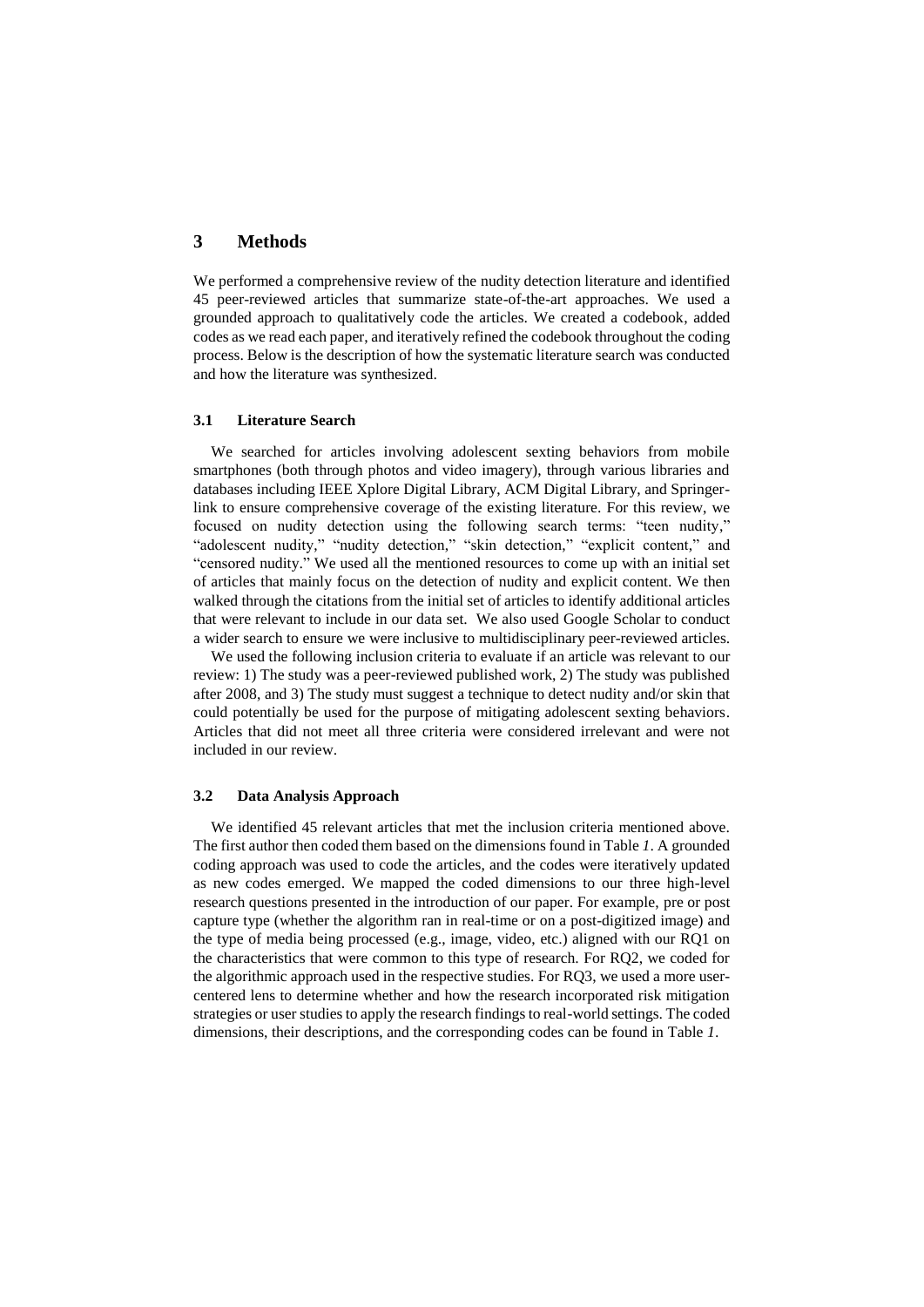Table 1. Final Codebook

<span id="page-4-0"></span>

| <b>RQs</b> | <b>Dimension</b>                                    | <b>Description (Codes)</b>                                                                                                                                                                                                         |
|------------|-----------------------------------------------------|------------------------------------------------------------------------------------------------------------------------------------------------------------------------------------------------------------------------------------|
| RQ1        | <b>Capture Type</b>                                 | technique<br>detects<br>nudity before<br>after<br>The<br><b>or</b><br>capturing/digitization of image (PRE, POST)                                                                                                                  |
|            | <b>Media Type</b>                                   | The technique mentioned is applicable to images,<br>videos, both or none (IMAGE, VIDEO, GEN)                                                                                                                                       |
|            | <b>Nudity Class</b>                                 | The technique detects the nudity only when the subject<br>is completely nude, private parts are naked, or it's only<br>non-nude sexually suggestive, or other general<br>approaches to consider nudity (COMP, PP, NN_SUGG,<br>GEN) |
|            | <b>Nudity Type</b>                                  | The technique specifically detects nudity of teens (under<br>18), or general nudity (TEEN, GENERIC)                                                                                                                                |
|            | <b>Platform Type</b>                                | The technique provides a solution as general software or<br>as mobile apps and services (GEN, MOBILE)                                                                                                                              |
| RO2        | <b>Detection Type</b>                               | The approach is for nudity detection (NUDITY) or skin<br>detection (SKIN)                                                                                                                                                          |
|            | <b>Detection Approach</b>                           | The implementation makes use of Machine Learning<br>techniques, Computer Vision or Natural Language<br>Processing (ML, CV, NLP)                                                                                                    |
| RQ3        | <b>User Study</b>                                   | Is the article based on a survey where a certain<br>population is studied (YES, NO)                                                                                                                                                |
|            | <b>Risk</b><br><b>Mitigation</b><br><b>Approach</b> | The article suggests an implementation of blocking or<br>the reporting of the detected content (BLOCK,<br>REPORT)                                                                                                                  |

# **4 Results**

We present the key findings from our literature review in this section. We organize and present the results by our code dimensions. We first present the results by capture and media type, followed by nudity class and type, platform type, detection type and approach, and finally by user studies and risk mitigation.

# **4.1 Capture and Media Type**

The code "PRE" in [Table](#page-4-0) *1* for "Capture type" means that the detection of nudity happens even before the image is digitized in standard RGB matrix form. All 45 articles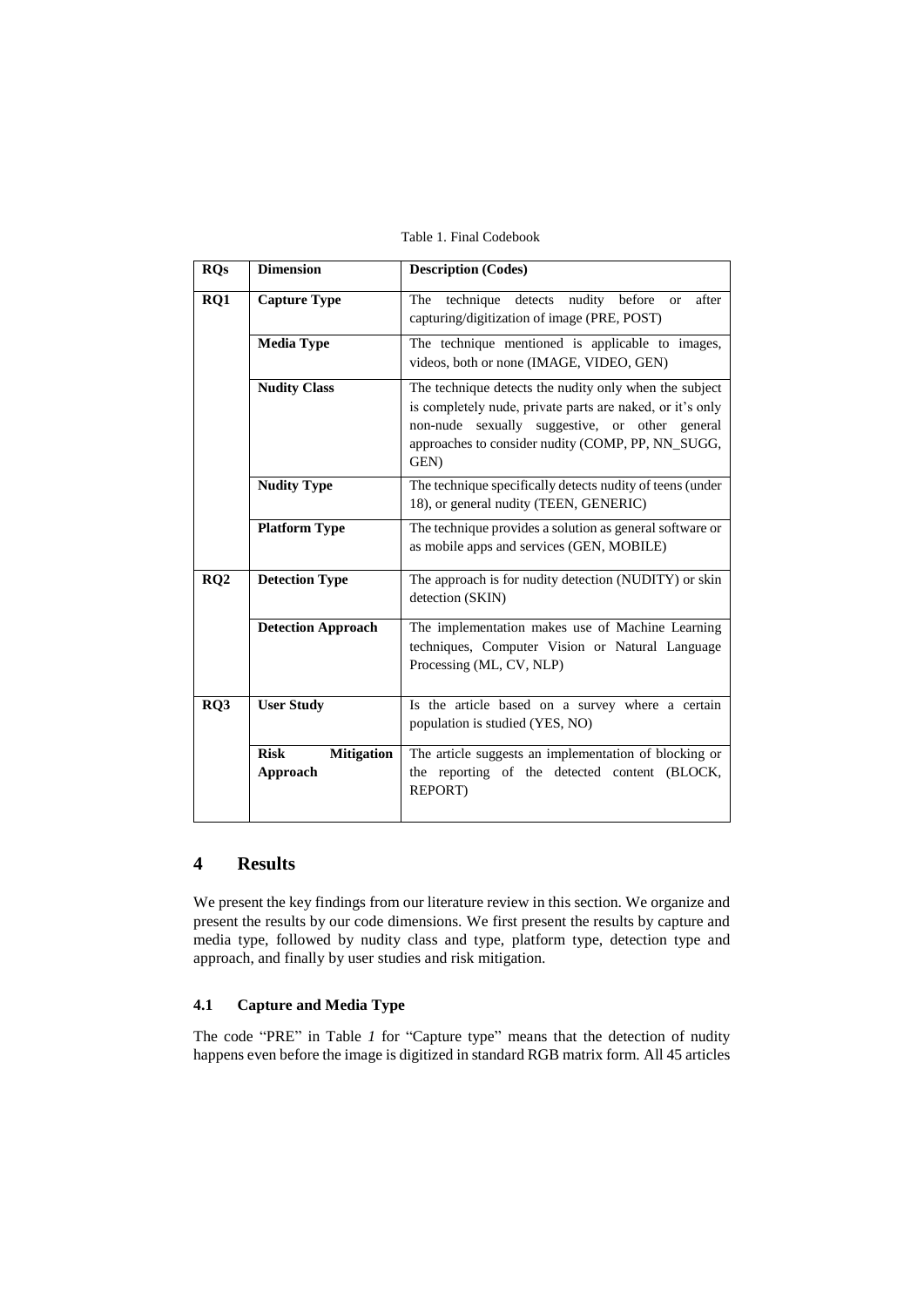which we reviewed, all of them focused on post-digital capture imagery (i.e., "POST"), as opposed to pre-digital capture (i.e., "PRE"). This means that a digitized, nude image had to exist in order for the nudity detection approaches to be effective. Most of the computational academic work related to the detection of nudity has been designed to increase the accuracy and efficiency of detecting nudity [13–21], but they all operate on the already-digitally-stored instances of nudity.

Already-digitally stored images and videos can be classified very accurately through sophisticated techniques like extraction of low and high-level features [22]. This requires large processing time and space. However, when these techniques are used in real-time, it is crucial to follow time deadlines and memory constraints [23]. This indicates that detecting nudity live or in real-time applications like Skype is challenging and reliance on low-level features is more appropriate in these cases. The post-capture digital media analyzed in the reviewed articles included images (66 % of articles), videos (25 % of articles), text (11 % of articles), and mixed media (i.e., "GEN", 23% of articles). The articles that analyzed images mostly used visual learning techniques, like feature extraction, to classify the nude or non-nude image.

Deselaers [24] proposed a method for detecting adult nudity in videos based on a bag-of-visual-features representation for frames. Kovac et al. [25] provided a method for detecting skin color based on RGB color space. Lin et al. [26] used a Support Vector Machine (SVM), which has learning skills in the image detection of human nudity. PhotoDNA [27] is one of the most popular and latest technological solutions for detecting digital nudity by analyzing digital imagery and metadata compared to a database of known images developed by Microsoft.

Though some articles [14, 16–18, 20, 24] focused on detection of explicit content in videos, few made use of the temporal correlations inside video data. Behrad et al. [15] utilized different novel features for obscene video content recognition including spatial, spatiotemporal, and motion-based features, using 3D skin volume method. Khan et al. [28] used the Viola-Jones object detection framework that works on real-time data to detect skin. Polastro et al. [20] considered the contribution of the percentage of explicit frames while classifying the video as pornographic. Hence, their techniques could also be applied to single frames that is the same as detecting nudity in images. Apart from these three papers, all who indicated their focus on video did not actually implement a technique that made use of distinctive video properties.

Text, in most cases, was analyzed on the metadata attached to the image or video under consideration. Some of the articles that we studied focused on combining already available techniques to come up with the nudity filtering system. Wijesinghe et al. [29] proposed improvement in a Parental Control and Filtering System by combining techniques like site restrictions, denial of access to web proxy servers, identification of images containing nudity, and control over uploads of images of people. We coded these articles as "GEN" (general) for media type.

## **4.2 Nudity Class and Type**

We categorized the types of nudity detected in three classes as per their level of explicitness. We found that 40.1% of the articles proposed a method that would only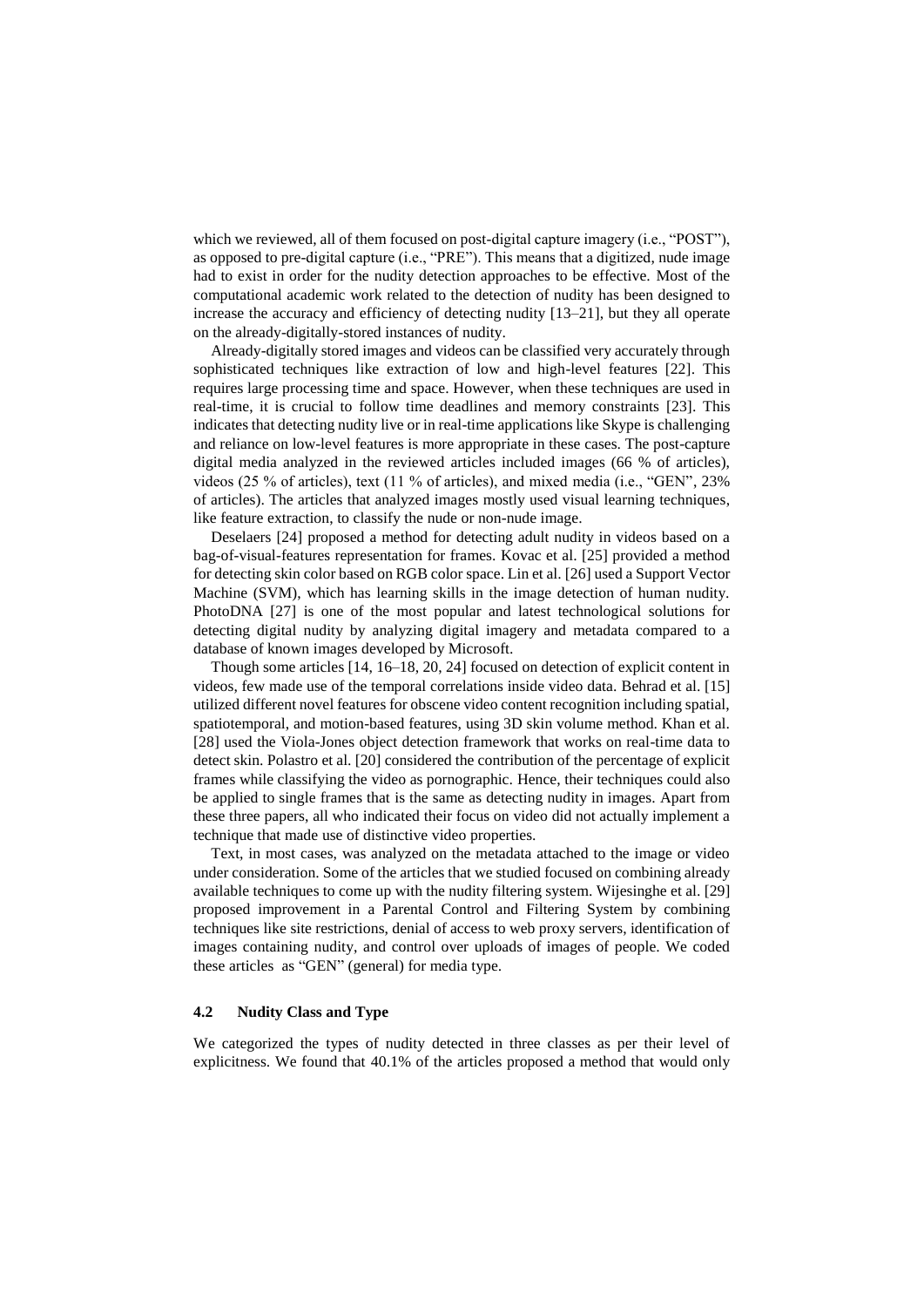detect nudity if the image was completely nude. These techniques relied more on skin detection percentage rather than region-based feature extraction, or they used some hardcoded high-level feature assumption like the use of a navel recognizing process [30]. A little over 7% of the articles presented a solution that would detect exposed private parts of one's body even if the body was mostly covered; they focused more on high and low-level feature extraction (e.g., Santos et al. [31]). Four of the articles had such a complex way of extracting features that they could almost be classified as using contextual learning for nudity. Therefore, they could detect if a naked body image was sexual or non-sexual, like in the case of a breastfeeding mother. Sevimli et al. [32] made use of 4 descriptors (feature extraction methods) to classify images in 5 classes of nudity: normal images (class 1), swimming suit images (class 2), topless images (class 3), nude images (class 4), and sexual activity images (class 5).

Most (70.5%) of the articles focused on general (primarily adult) nudity detection, as opposed to specifically detecting the nudity of a minor. In the 29.5% of articles that focused on teen nudity detection, age and nudity were separately. To determine age, very few made use of the image itself; rather they used additional information like text from metadata or information entered directly by the uploader of the image. Articles that propose a solution to general nudity detection in terms of age mostly make use of two very general steps: skin detection and pornography detection [33, 34]. For detecting teen nudity, the third step, 'age detection' is added. Polastro et al. [35] makes it clear that there are some intrinsic characteristics that need to be considered to distinguish child nudity from adult nudity. For example, most of the child sexual content does not contain explicit sex scenes and the motion (in a video) can be distinguished from an adult porn scene. Also, the sound can be distinguished since it is different or sometimes absent in the case of child porn video. [Fig. 1](#page-6-0) depicts the number of articles for methods specific for teens and general methods and their nudity class.



<span id="page-6-0"></span>Fig. 1 Number of Articles by Nudity Class and Type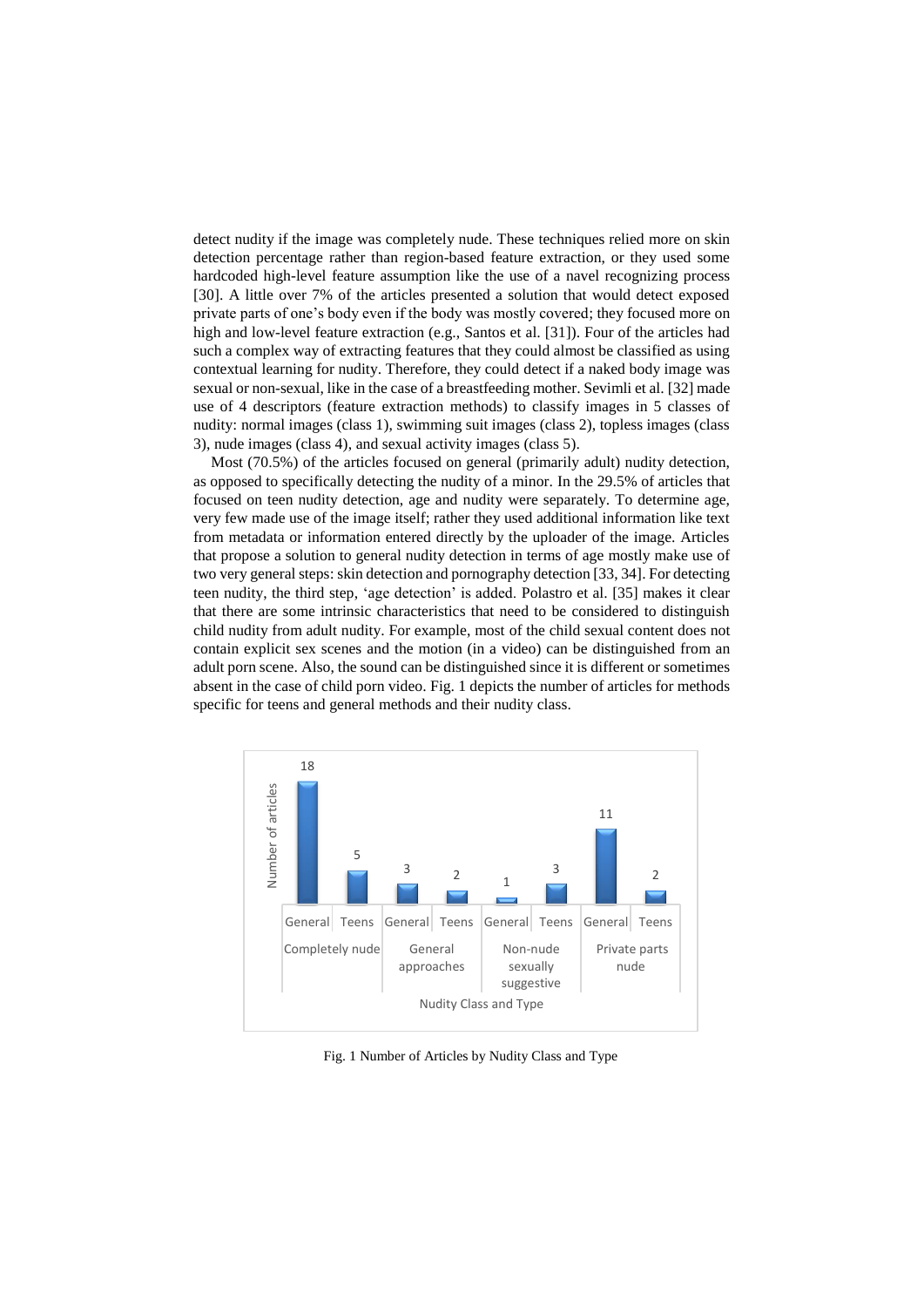#### **4.3 Platform Type**

Even though mobile social networking and dating apps are a major platform for sexting [36], only 5% of the articles focused on detecting nude content specifically via mobile devices. While the software-based detection techniques that most of the researchers presented were general enough to be used via mobile platforms, none were tested to see if the mobile processor had the adequate processing power for the detection task. Two of the articles present a third-party mobile-application to detect explicit content. Lin et al. [37] presented an app that detects skin and classifies it, and for further detection of nudity, the app would conduct a user poll.

Amato et al. [38] presents an application that is more of a background service, an interceptor that detects nudity or other explicit content being received through MMS and Bluetooth messaging on mobile devices based on the Symbian™ operating systems. Once intercepted, the images are analyzed by the component of the system that automatically classifies images with explicit sexual content. Apart from these two articles, all others provide a general solution that can be implemented at a different level of abstraction of the operating systems, depending on the authority. For instance, solutions could be implemented by the Internet Service Provider at the network level to provide information to law enforcement agencies or by an application that is controlled by parents of the device.

#### **4.4 Detection Type and Approach**

In order to detect nude scenes, detection of different kinds of contextual and visual features in an image are necessary. In reviewing the literature, skin was one of the important features for CV nudity detection techniques [39, 40]. Islam et al. [41] stated that "Nudity and pornography have a direct link with human skin. In fact, no pornography can exist without exposure of human skin. Apart from pornography, a wide range of image processing applications exist, where skin detection is playing a crucial role. Using color as a detection cue has long being recognized as a robust feature and has become a popular choice in human skin detection techniques. Human skin has a characteristic color which is easily distinguishable from the colors of other objects."

Nine of the papers [23, 28, 32, 34, 41–46] implemented skin detection as a part of the procedure to detect nudity. Islam et al. [41] used a Wavelet transform that involves recursive filtering and sub-sampling. It has discriminating ability in texture analysis that facilitates capturing subtle differences between child and adult skin texture. Bhoyar [23] proposed a three-layer feedforward neural network used for skin color classification with three neurons in the input layer, five neurons in the hidden layer and two neurons in the output layer. The two neurons in the output layer represent skin class and non-skin class. Povar et al. [42] and Kelly et al. [43] used clustering in color space(s) to filter skin tone. Sevimli et al. [32] used a method based on inferring pixels on statistical skin and non-skin models which are represented and trained with Gaussian Mixture Models. Vijayendar et al. [47] proposed a method to filter adult images in websites; they use MFC(Most Frequent Color) where face detection is not possible. Selamat et al. [48] used modified fuzzy rules to improve skin detection. Choudhury et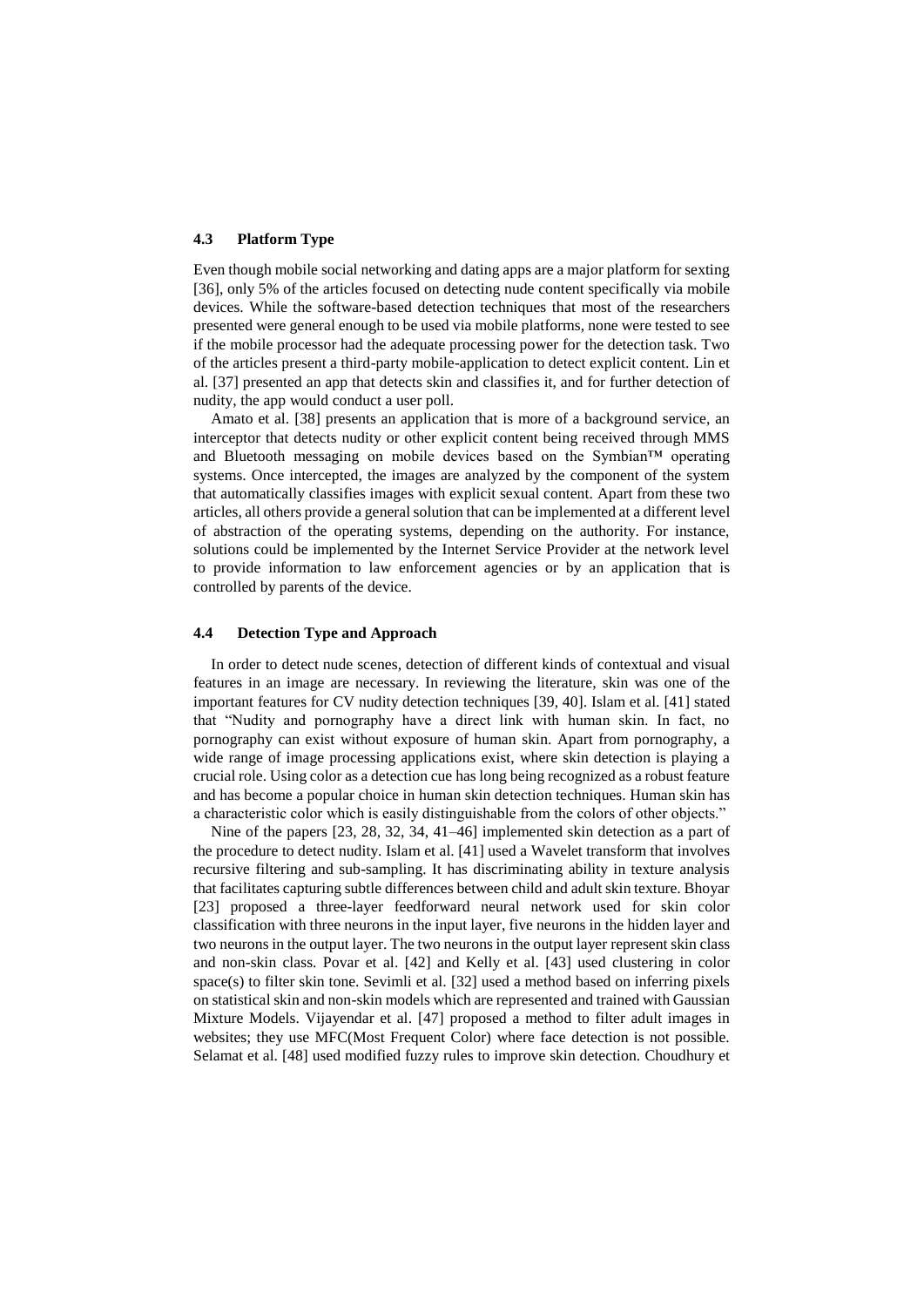al. [49] proposed a skin tone detection filter that can identify images with a large skin color count that are pornographic in nature. Dewantono et al. [50] proposed nudity detection and localization in images and videos using a skin filtering method based on a Bayes rule, a novel histogram back projection of skin samples, and a SVM. Siqueira et al. [34] constructed color histograms through both the skin and non-skin groups of RGB images; they applied a certain threshold on the histograms to classify pixels into groups. Khan et al. [28] used adaptive skin color modeling where pixels that are most likely non-skin are discarded from a detected region of pixels and the region is then extracted for further processing. Liu et al. [44] proposes to detect pornographic images in a two-stage scheme; the first step employs a Content-Based Image Retrieval technique (CBIR) to determine whether the image has a human in it. The second step is a skin color model established to analyze the skin-like pixels and identify the presence of pornographic content.

Soysal et al. [51] proposed a concept detection system (one of the concepts is nudity detection) using generalized visual and audio concept detection modules. Adnan et al. [16] analyzed low-level features for their suitability in pornography detection; they found that in order for pornography detection systems to be accurate, not only do lowlevel features need to be considered, but high-level features should also be incorporated. Esposito et al. [52] proposed a nudity detection classifier based on both body geometric properties and global features. Eleuterio et al. [53] improved child pornography video detection algorithms by proposing an adaptive sampling approach.

Westlake et al. [54] tackled the dissemination of online child sexual exploitation (CE) using a different approach; they investigated the communities that are created around public websites involved in the distribution of child sexual exploitation material. One criterion of identifying a website as CE-related was that it contained one of a set of known images from Royal Canadian Mounted Police (RCMP) database using a hash value. Girgis et al. [55] proposed a pornography detection and filtering system for images in web pages using skin recognition. In addition, CBIR methods can be used for nudity detection filters [56].

From a computational perspective, most articles (86.4%) employed methods from the field of Computer Vision (CV) [50, 52, 57–61]. Only 9% of the articles proposed Natural Language Processing (NLP) techniques. A few papers presented pure CV solutions without any learning aspect; for example, Ivan et al. [62] used the RSOR algorithm that performed recognition and selection of the largest region in a segmented image. Some articles (e.g., Polastro et al. [63]) used mixed techniques from ML, CV, and NLP to come up with a comprehensive technique to detect nudity. Vanhove et al. [14] presented a solution that used Picture Analysis, Text Analysis, and Audio/Video analysis for social network monitoring. More detailed categorizations of different pornography and adult image detection methods could be found in Ries et al. and Shayan et al. articles [8, 11].

#### **4.5 User Studies and Risk Mitigation Strategies**

A common theme among the nudity detection approaches was that they came from a purely computational perspective and failed to incorporate any aspects of user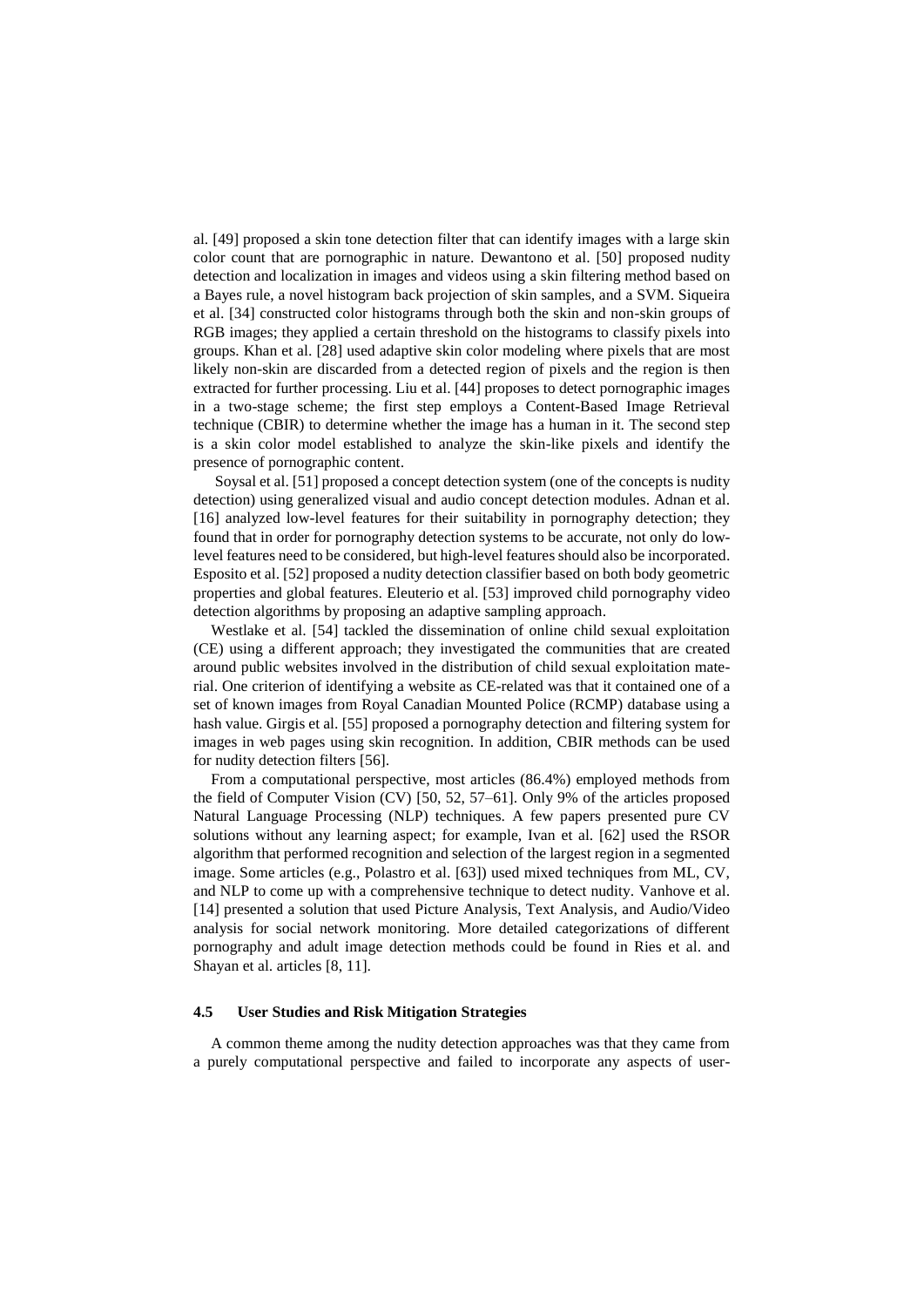centered design or needs analysis. None of the articles included formative or summative user evaluations of the solutions developed. For instance, an online article [64] talks about a parental control software and briefly mentions mitigation approaches that require a user study, which can consider different mitigation approaches to the problem depending on the relation or trust between parents and children. In terms of risk mitigation strategies after nudity detection has occurred, the article set was also lacking. About 22.7% of the articles suggested naïve approaches, such as blocking the explicit content or reporting it. In another 27%, the articles suggested that their solutions could be used by law enforcement agencies, security companies, or parents. None of the articles suggested any kind of design that would directly engage teen users in a way to address the root of the risky behavior. In summary, the majority of the articles focused on risk detection over risk mitigation.

[Table 2](#page-9-0) summarizes all articles with the research issues that they tried to address. Most of the articles proposed nudity and/or skin detection systems without embedding them in any particular context or application. Though some of the papers proposed parental control apps and/or filtering systems, other articles proposed cataloging tools and/or retrieval systems. These systems could be used by different agencies, such as police investigation departments. There were no cases were the articles proposed that the technologies were suited for use in applications targeted for teen users.

<span id="page-9-0"></span>

| <b>Topic/Purpose</b>    | <b>Sources</b>                                                   |
|-------------------------|------------------------------------------------------------------|
| <b>Skin Detection</b>   | Islam et al., 2011 [41]; Bhoyar et al., 2010 [23]; Siqueira et   |
|                         | al., 2013 [34]; Selamat et al., 2009 [48]; Santos et al., 2015   |
|                         | [46], Kelly et al., 2008 [43].                                   |
| <b>Nudity Detection</b> | Flores et al., 2011 [62]; Santos et al., 2012 [31], Polastro et  |
|                         | al., 2012 [35]; Soysal et al., 2013 [51]; Behrad et al., 2012    |
|                         | [15]; Adnan et al., 2016 [16]; Esposito et al., 2013 [52]; Se-   |
|                         | vimli et al., 2010 [32]; Uke et al., 2012 [17]; Silva et al.,    |
|                         | 2014 [18]; Lin et al., 2012 [37]; Ras et al., 2016 [61]; Platzer |
|                         | et al., 2014 [33]; Eleuterio et al., 2010 [63]; Polastro et al., |
|                         | 2012 [20]; Dewantono et al., 2014 [50]; Deselaers et al.,        |
|                         | 2008 [24]; Wang et al., 2009a [65]; Wang et al., 2009b [30];     |
|                         | Lopes et al., 2009 [21]; Ap-apid, 2009 [45]; Liu et al., 2009    |
|                         | [44]; Eleuterio et al., 2012 [53]; Lopes et al., 2009 [66];      |
|                         | Steel et al., 2012 [60]; Polastro et al., 2010 [63].             |
| <b>Parental Control</b> | Wijesinghe et al., 2012 [29]; Ahuja et al., 2015 [29];           |
| and/or Filtering        | Lienhart et al., 2009 [57]; Vijayendar et al., 2009 [47]; Am-    |
| <b>System</b>           | ato et al., 2009 [38]; Khan et al., 2008 [28]; Girgis et al.,    |
|                         | 2010 [55]; Vanhove et al., 2013 [14]; Choudhury et al., 2008     |
|                         | [49].                                                            |
| <b>Cataloguing Tool</b> | Povar et al., 2011 [42]; Grega et al., 2011 [67]; Patil et al.,  |
| and/or Retrieval        | 2013 [22]; Sidhu et al., 2015 [56].                              |
| <b>System</b>           |                                                                  |

Table 2 Source Articles and Their Intended Purpose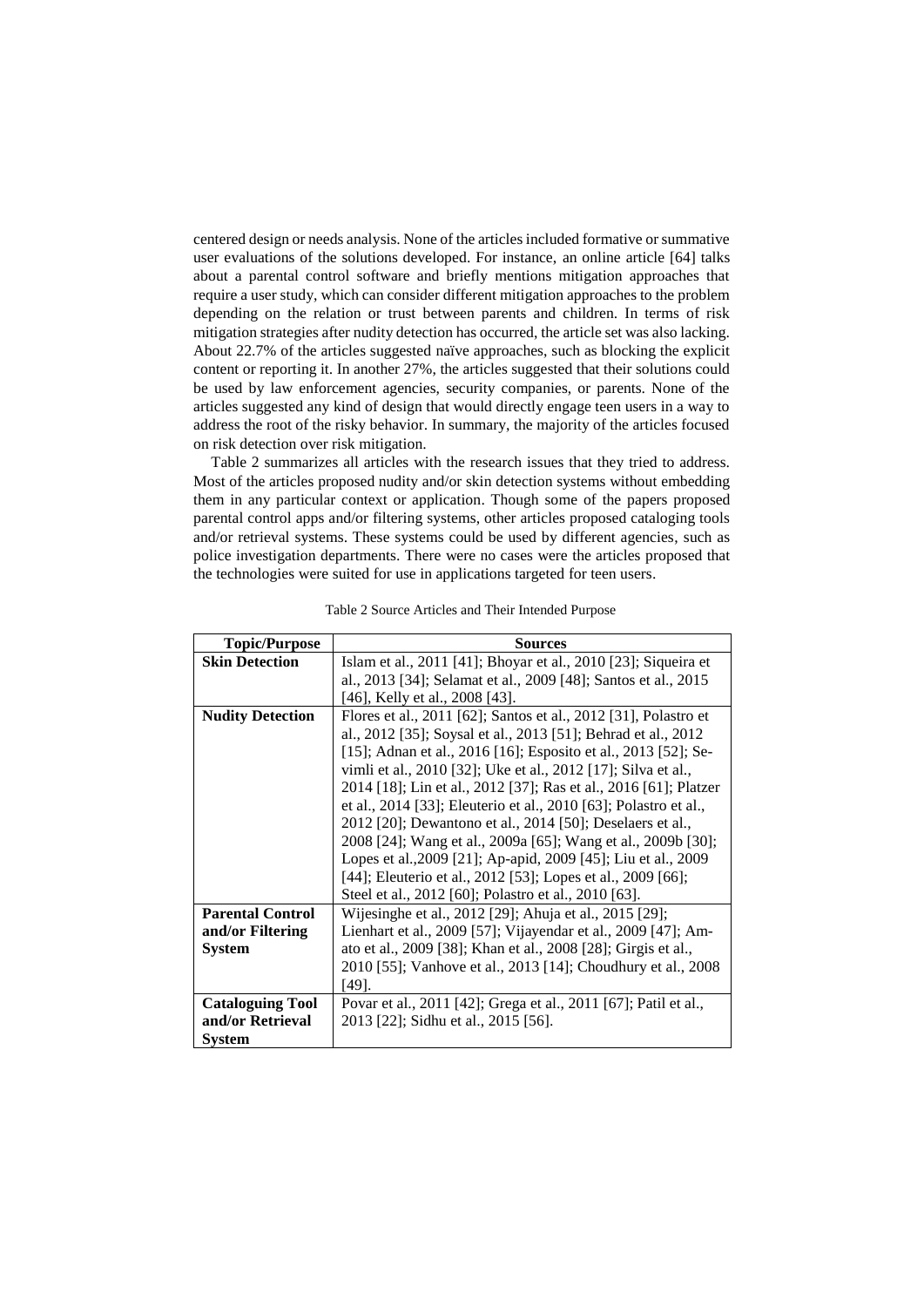# **5 Discussion**

Our review indicated potential gaps in the literature that can inform new research directions. In this section, we summarize our major findings and identify the gaps and opportunities for future research on nudity and/or skin detection for the purpose of mitigating risks associated with adolescent sexting behaviors.

#### **5.1 Summary of Findings**

Most research related to the detection of nudity and/or skin has been studied at the software-level on already digitized images. A problem with this approach is that it implies that the naked image of a minor must already be digitized in order for the algorithm to work. This raises a crucial need for a more effective approach that addresses the problem at the source to prevent the creation and dissemination of such imagery in the first place. Skin detection at the pre-digitization level might ensure privacy and, in the future, can be combined with detection of other spatial and/or temporal features in nude scenes to prevent the digitization of such images at all.

We also found limited research related to the detection of nudity and/or skin detection within the context of mobile devices. Since most teens use mobile devices as their primary means for going online [1], more research in this area is warranted. Researchers should focus on addressing the limitations of processing power and memory to apply their general solutions to the nudity and/or skin detection problem within mobile platforms.

Another limitation we found within the articles was that very few researchers contextualized their algorithmic solutions to children and teens. Many of the studies did not use teen data sets to train the nudity and/or skin detection algorithms, nor did they validate ground truth based on adolescents. Additionally, many of the algorithms themselves are often generic and not optimized for adolescent data. The algorithms are typically developed outside of the context of how they would need to be used for adolescent sexting risk detection. Therefore, researchers should consider conducting studies with teen datasets. These studies can help determine the level of nudity that constitutes risks for teens to determine thresholds that could establish a ground truth in nudity and/or skin detection for adolescent online safety.

Finally, we found that articles focus more on risk detection, rather than risk mitigation. Future research should shift the focus to more proactive solutions by incorporating aspects of user-centered design or developing formative and summative user evaluations of the solutions. This would allow for the design and development of interventions that would directly engage teen users in a way to actively manage their online behavior and address the root of the risky behavior.

We further discuss these gaps in the following sections.

#### **5.2 The Need to Detect Nudity and/or Skin before Digital Capture**

To our knowledge, there is no peer-reviewed literature that deals with the issue of handling teen sexting behaviors before they have already been digitally captured via a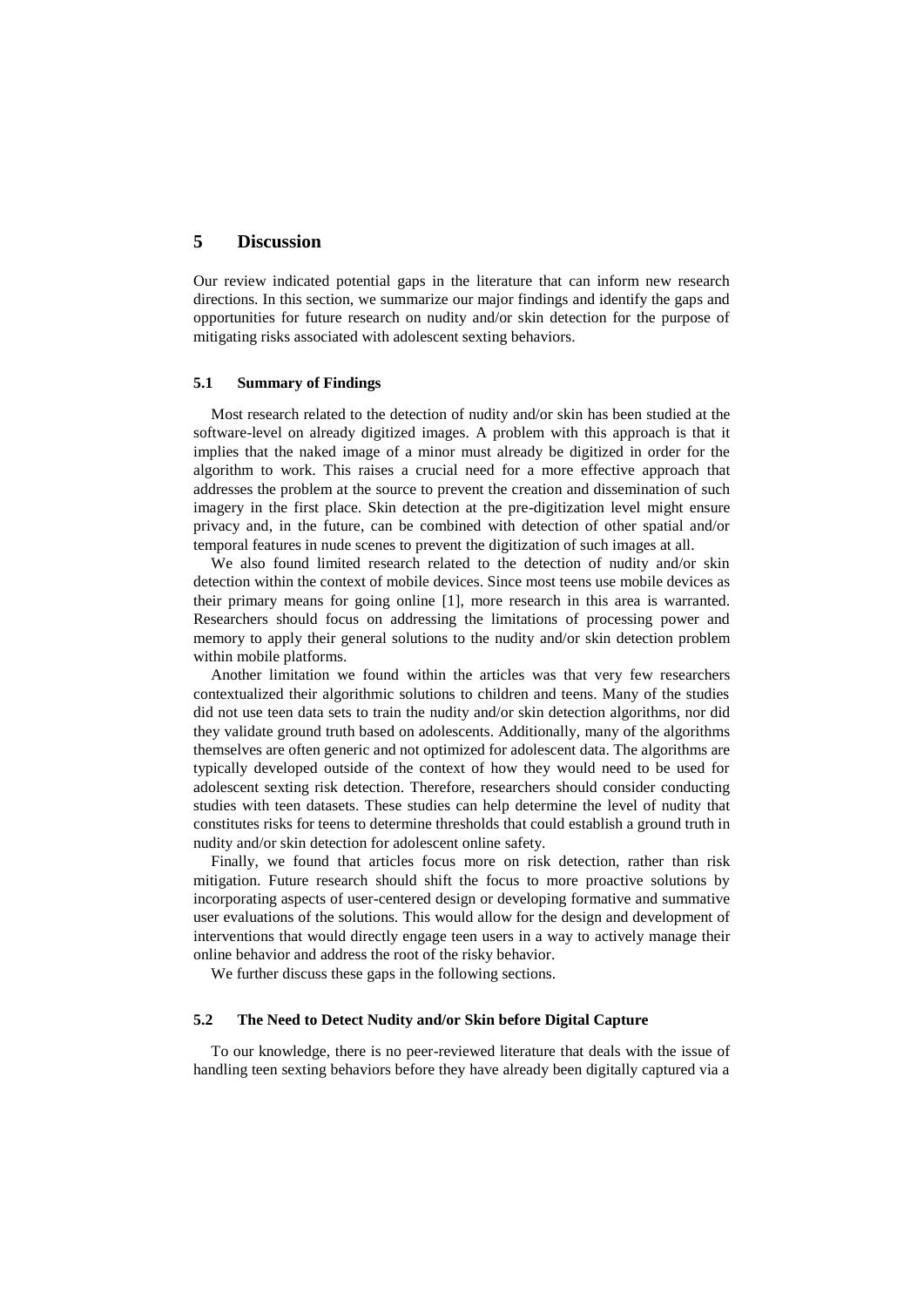nude image or video. Skin detection at the pre-digitization level has the advantage of privacy, and in the future, it can be combined with detection of other spatial and/or temporal features in nude scenes to prevent teen sexting. The literature presents techniques that detect nudity and/or skin in digitized images or frames of videos. Unfortunately, by this point, the damage has already potentially been done. The image or video could have already reached a multitude of individuals and platforms. Also, there is no method of knowing whether the image or video was saved, allowing for the possibility of it to re-surface in the future. Therefore, a mechanism to detect nudity and/or skin at the pre-digitization level can be more useful. Two major potential benefits of pre-digitization detection include the following:

- 1) **Security:** The British Broadcasting Corporation (BBC) reported that once an Apple iPhone, iPod Touch, or iPad owner grants permission for an application to access location information from their device, the application can potentially copy their photo library [33]. Also, in several high-profile examples, celebrity photos have been leaked onto the Internet after their phones were hacked. By detecting nudity and/or skin before an image or video is captured, the probabilities of these types of risks taking place can be reduced.
- 2) **Real-time detection:** At the heart of almost all techniques provided in the literature is a basic step of feature extraction. So far, there has been more emphasis on accuracy of classification of nude images which improves by extracting both low and high-level features. This requires considerable processing time and space, whereas, dealing with only low-level features will require less processing time and that would help to detect nudity and/or skin in real time with a compromise on accuracy. However, nudity detection in live or real-time video applications, like Skype, could be possible.

For example, Tariq et al. [68] developed a low-powered sensor as a proof-of-concept for detecting skin before an image is captured. They were able to detect skin dominance with 83.7% accuracy. Future research should build upon this work and investigate how to develop even more effective methods of detecting nudity and/or skin at the predigitization level.

#### **5.3 The Need to Develop Risk Detection Solutions for Mobile Platforms**

Most articles we reviewed made use of machine learning, on the features from images and videos. Classifying them accurately requires adequate memory and processing time, which likely requires high-processing power on a centralized server. This implies that the image would first need to be sent to the centralized server before the algorithms could be applied to detect skin or nudity.

Research has shown that teens are increasingly becoming more mobile with their online access [1]. Yet, the articles we found do not specify the application of these general methods to mobile platforms, because of the limited memory and processing power of the mobile device. Amato et al. [38] mentions that "classifiers can recognize and discriminate between harmless and offensive multimedia contents (in a mobile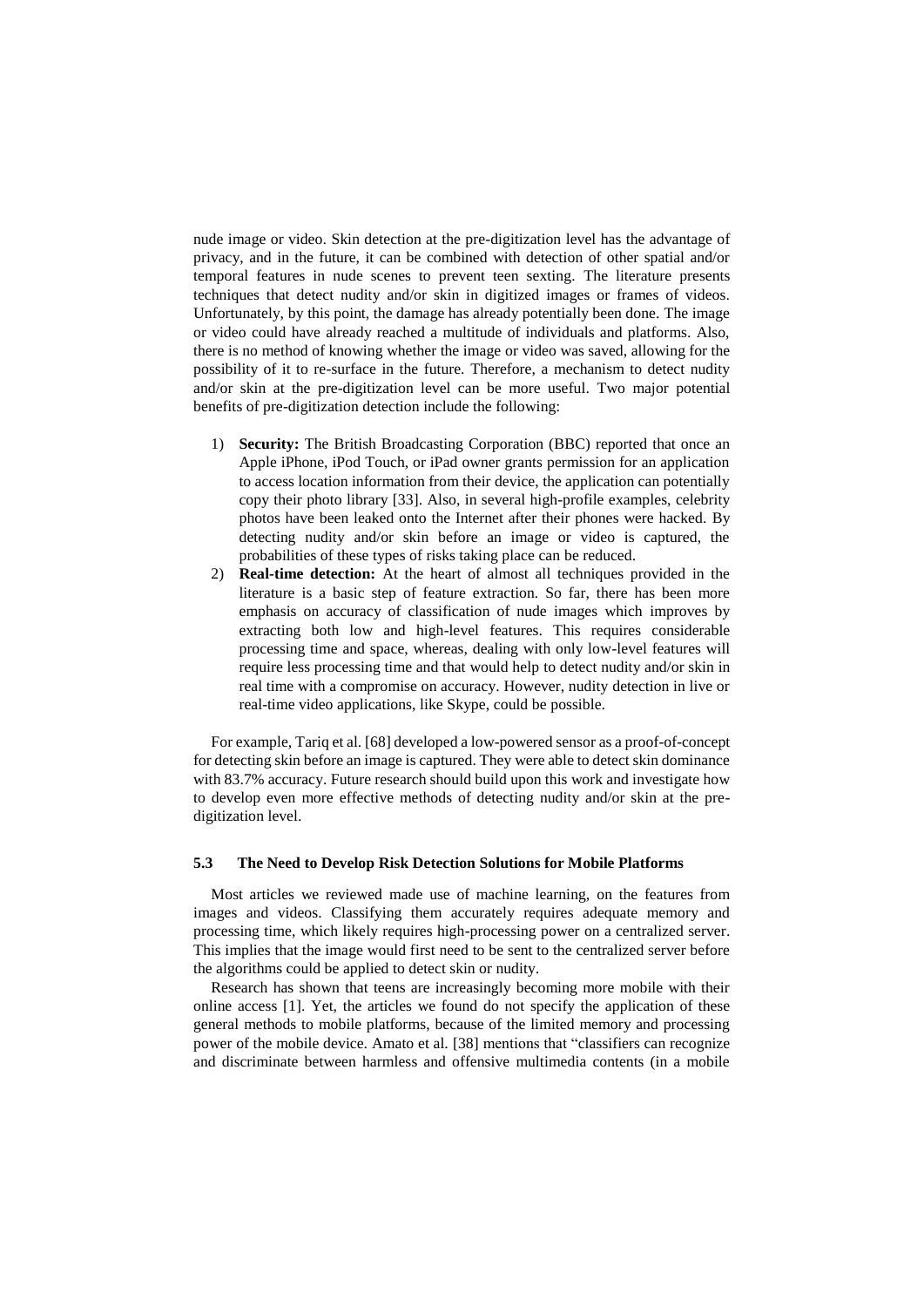device). However, the complexity of such systems discourages from implementing and running them on small mobile devices." On the other hand, every device has the connectivity capabilities necessary for sending and receiving a relatively rich amount of information which gives software developers the liberty to do extensive calculations at the server side. However, interruption in connectivity could be a problem especially when dealing with real time detection. For general risk detection solutions to be effective, they must be able to be applied within the appropriate context (in this case mobile devices). Therefore, researchers should consider investigating approaches for incorporating risk detection into mobile platforms.

#### **5.4 The Need to Contextualize Risk Detection Algorithms to Adolescent Sexting Behaviors**

Most of the articles that we studied propose nudity and/or skin detection methods irrespective of the subject's age. General solutions typically make use of textual data attached with the image to identify the age of the subject. However, visual learning techniques could be used to detect visual features that could identify the age range of the subjects, whether they are a child or a teen [35]. Further, contextual learning could be used to detect images that are sexually suggestive, as almost all the detection techniques mentioned above simply detect complete nudity or the private areas of a human body. These proposed methods could help prevent false positives [63], for example, correctly identifying a semi-nude sexual image of a child versus incorrectly identifying a child playing at the beach in their bathing suit. Both examples may have the same amount of nudity, but the human context would indicate whether it is an appropriate image or not.

Additionally, as far as adolescent online risk is concerned, there has not been a study to understand what level of nudity actually constitutes risks for teens. For instance, a bathroom selfie in a towel may exhibit less skin, but the suggestiveness of the context would make it riskier. As such, detecting nudity in binary terms may not adequately serve to mitigate risks. More studies should focus on understanding the thresholds used to determine ground truth in nudity detection. As discussed earlier, there was also no article, to our knowledge, that suggested a design that would directly engage teen users in a way to address the root of the risky behavior. In short, most articles focused on risk detection over risk mitigation, failing to incorporate any aspects of user-centered design or a formative/summative user evaluation of the solutions developed [69]. The detriment of this gap is made evident in existing research on the limitations of parental control applications [70, 71], which implement many of the risk detection methods discussed in this paper. Parent-focused interventions that increase parental control through restriction and monitoring may not be as effective as teen-centric solutions that empower teens to make better online decision [70–72]. Researchers should focus their efforts on designing more teen-centric risk detection algorithms that take into consideration the unique characteristics of teens.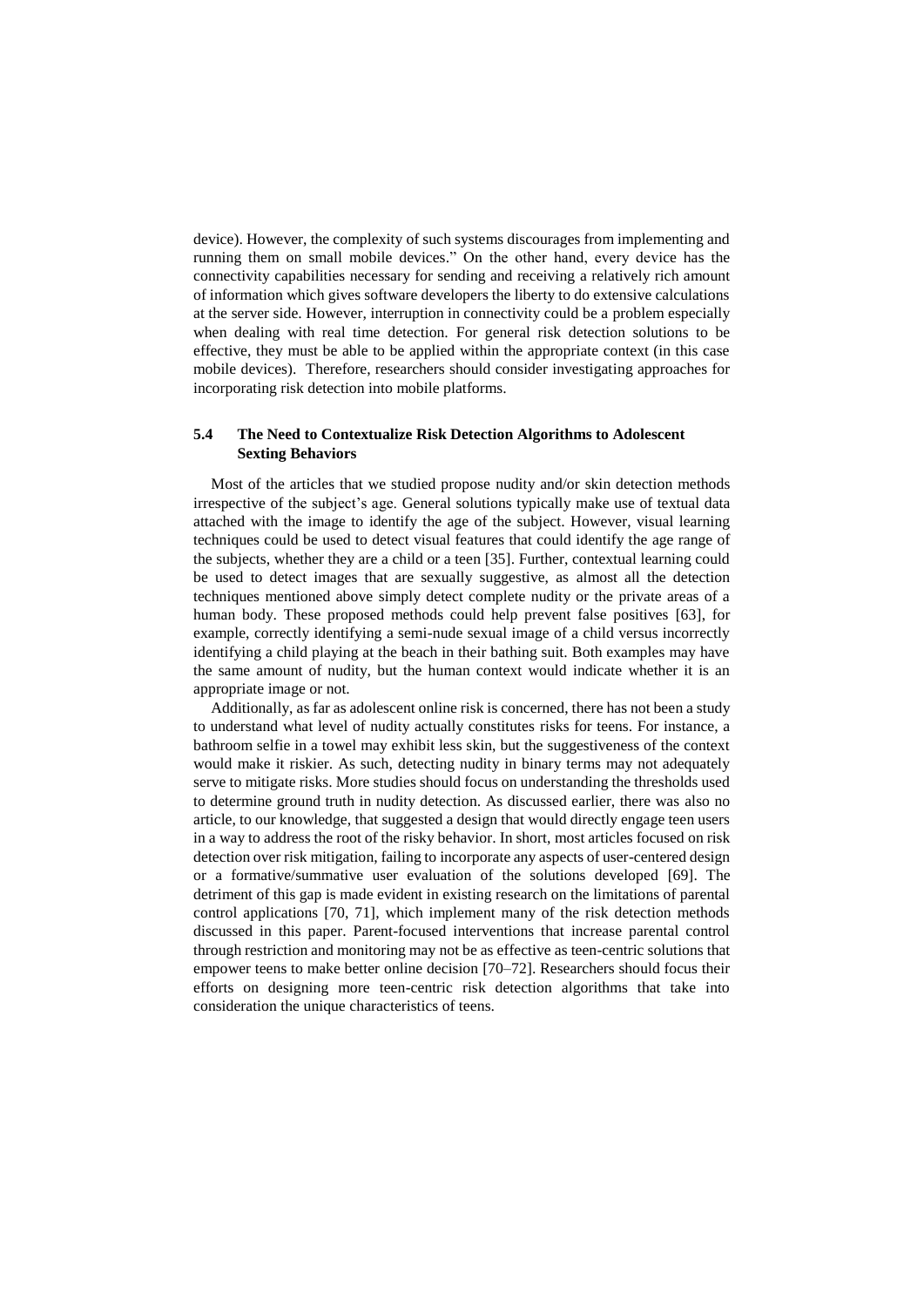#### **5.5 The Need for Human-centered Machine Learning Research**

Almost all the reviewed articles were algorithms and/or systems developed by engineers and computer scientists, who did not take into consideration users' interpretations of results which might be different from their personal interpretations of results. Most of the reviewed papers used metrics such as accuracy, recall, precision, and F1 score to evaluate the performance of algorithms, but they did not incorporate any human-centered evaluation based on the perceptions of actual users. The algorithmic systems for nudity and/or skin detection need to benefit human-centered designs, approaches, and evaluations, to devise and improve the systems for adolescents to meet their specific characteristics. To meet this objective, researchers should involve adolescents and their parents to help them design and evaluate their systems [71, 73–75].

Researchers should take into consideration how machine learning algorithms may unintentionally be influenced by biases [76]. Human-centered machine learning takes this into account by considering the goals and capabilities of humans and having them help with the design and evaluation of these algorithms and systems [77]. Baumer [78] proposed a human-centered algorithm design which requires the design process for algorithmically based systems to incorporate human and social interpretations. He provided theoretical, participatory, and speculative strategies for these types of designs. As machine learning systems are being used in more real-word systems, it is important that they are useful to people. That's where human-centered approaches could help improve human experiences in development of new machine learning technologies.

#### **5.5 Limitations and Future Research**

In the future, researchers should take the necessary steps towards a more cohesive solution for providing risk mitigation after detection. If it were possible to detect risky online behaviors (e.g., a teen taking a nude photo or streaming video while unclothed) using a teen's internet-connected device (e.g., mobile smartphone, tablet, or laptop), then we would be able to mitigate these risks in more meaningful ways. Unfortunately, nudity detection poses additional risks to teens, as a high-fidelity digitized nude image of a minor (possibly transmitted to a server for additional processing) already negates our goal of preserving the privacy of minors. Therefore, an integral part of this longterm goal of detecting nudity prior to digital capture is a sensor that integrates directly with a mobile application to decouple skin detection (performed by the sensor) from risk mitigation strategies (managed by the application layer), so that parents can customize how to handle problematic behavior based on the age and unique needs of their teen. Whether risk mitigation comes in the form of blocking digital transmission, notifying parents, or nudging teens to make better choices, detection without mitigation cannot serve to effectively protect teens.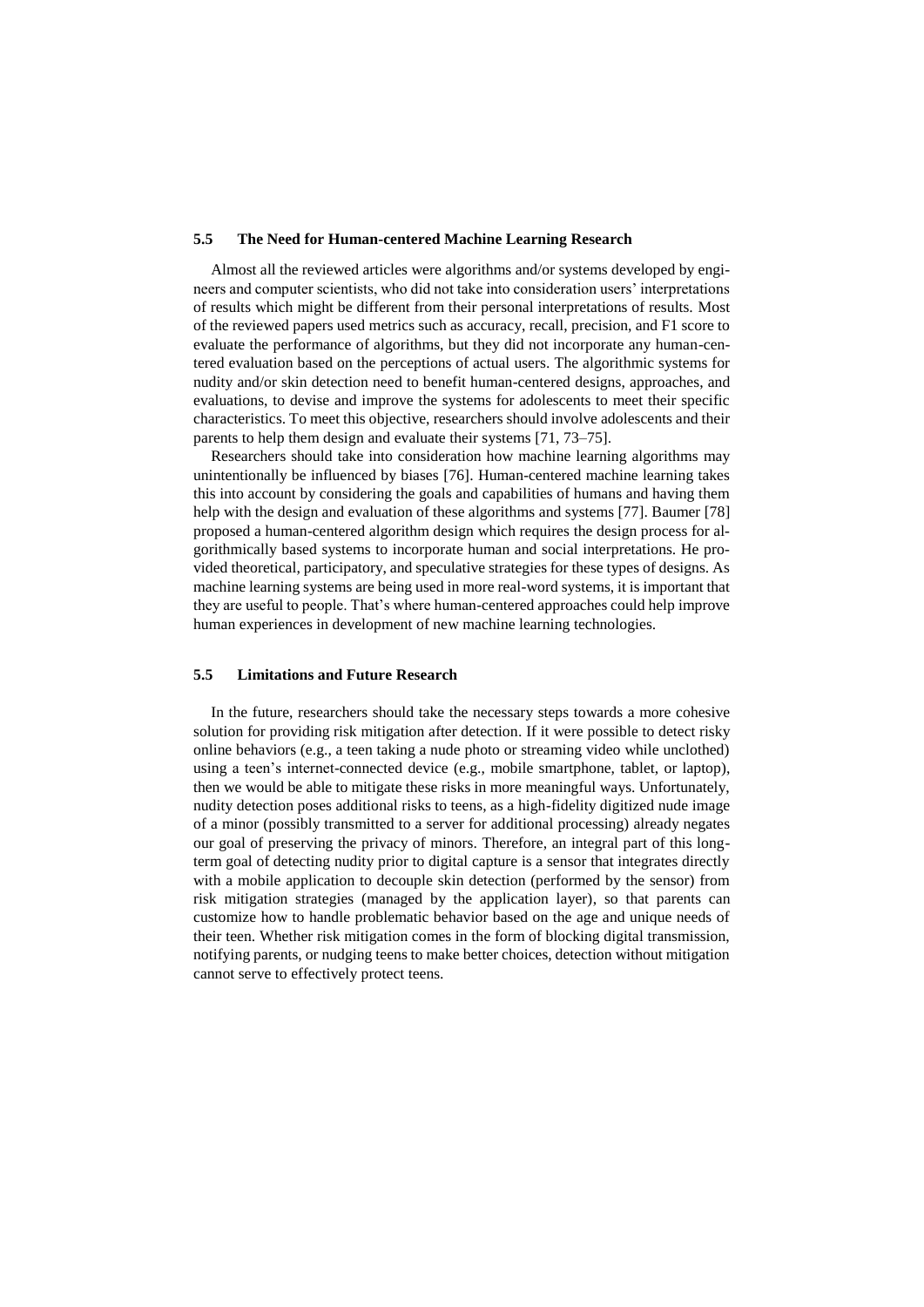# **6 Conclusion**

In this paper, we synthesized past research on nudity and/or skin detection for the purpose of combatting adolescent sexting behaviors. Our review uncovers potential gaps in the literature that can inform new research directions. This work contributed the first literature review of nudity and/or skin detection with the focus of solutions customized for adolescents. The key points that future researchers should consider include the following: 1) To design nudity detection solutions at the pre-digitization levels to ensure privacy. 2) To provide solutions that are applicable on mobile platforms. 3) To conduct studies to understand specific characteristics of adolescent sexting. By designing solutions for nudity detection focusing on adolescents as end users, researchers will be able to provide more effective solutions for combating adolescent sexting behaviors.

## **Acknowledgements**

This research was supported by the William T. Grant Foundation under grant number #187941 and the U.S. National Science Foundation under grant number #IIP-1827700. Any opinion, findings, and conclusions or recommendations expressed in this material are those of the authors and do not necessarily reflect the views of the research sponsors.

# **References**

- 1. Teens, Social Media & Technology 2018 | Pew Research Center, http://www.pewinternet.org/2018/05/31/teens-social-media-technology-2018/, (2018)
- 2. Lievens, E.: Bullying and sexting in social networks: Protecting minors from criminal acts or empowering minors to cope with risky behaviour? International Journal of Law, Crime and Justice. 42, 251–270 (2014). doi:10.1016/j.ijlcj.2014.02.001
- 3. Citizen's Guide To U.S. Federal Law On Child Pornography, https://www.justice.gov/criminal-ceos/citizens-guide-us-federal-law-child-pornography
- 4. Drouin, M., Ross, J., Tobin, E.: Sexting: A new, digital vehicle for intimate partner aggression? Computers in Human Behavior. 50, 197–204 (2015). doi:10.1016/j.chb.2015.04.001
- 5. Teens and Sexting | Pew Research Center, http://www.pewinternet.org/2009/12/15/teens-and-sexting/, (2009)
- 6. Ngejane, C.H., Mabuza-Hocquet, G., Eloff, J.H.P., Lefophane, S.: Mitigating Online Sexual Grooming Cybercrime on Social Media Using Machine Learning: A Desktop Survey. In: 2018 International Conference on Advances in Big Data, Computing and Data Communication Systems (icABCD). pp. 1–6 (2018)
- 7. Snapchat sexting and the predators of Kik: The apps your children need to stay away from | Daily Telegraph, https://www.dailytelegraph.com.au/news/snapchat-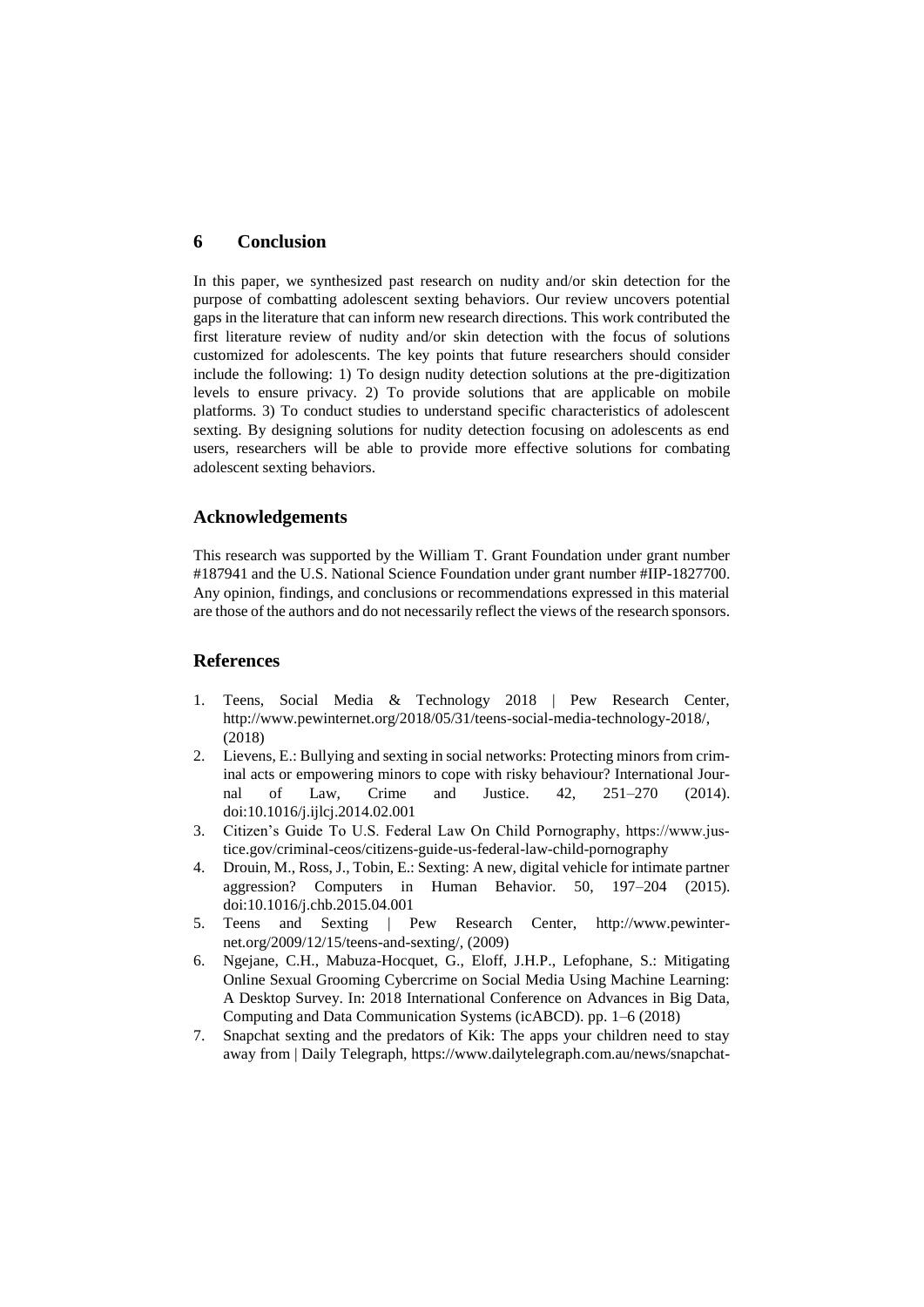sexting-and-the-predators-of-kik-the-apps-your-children-need-to-stay-awayfrom/news-story/ad63dc7962ff4098b0785d2671f5c89c

- 8. Shayan, J., Abdullah, S.M., Karamizadeh, S.: An overview of objectionable image detection. In: 2015 International Symposium on Technology Management and Emerging Technologies (ISTMET). pp. 396–400 (2015)
- 9. Lee, S.-J., Chae, Y.-G.: Balancing participation and risks in children's Internet use: the role of internet literacy and parental mediation. Cyberpsychol Behav Soc Netw. 15, 257–262 (2012). doi:10.1089/cyber.2011.0552
- 10. Byrne, S., Katz, S.J., Lee, T., Linz, D., McIlrath, M.: Peers, Predators, and Porn: Predicting Parental Underestimation of Children's Risky Online Experiences. Journal of Computer-Mediated Communication. 19, 215–231 (2014). doi:10.1111/jcc4.12040
- 11. Ries, C.X., Lienhart, R.: A survey on visual adult image recognition. Multimed Tools Appl. 69, 661–688 (2014). doi:10.1007/s11042-012-1132-y
- 12. PhotoDNA Lets Google, FB and Others Hunt Down Child Pornography Without Looking at Your Photos, https://petapixel.com/2014/08/08/photodna-lets-googlefacebook-others-hunt-down-child-pornography-without-looking-at-your-photos/
- 13. Raverkar, S.D., Nagori, M.: Classification of YouTube Metadata using Shark Algorithm. International Journal of Computer Applications. 132, 18–21 (2015)
- 14. Vanhove, T., Leroux, P., Wauters, T., Turck, F.D.: Towards the Design of a Platform for Abuse Detection in OSNs using Multimedial Data Analysis. 4
- 15. Behrad, A., Salehpour, M., Ghaderian, M., Saiedi, M., Barati, M.N.: Contentbased obscene video recognition by combining 3D spatiotemporal and motionbased features. J Image Video Proc. 2012, 23 (2012). doi:10.1186/1687-5281- 2012-23
- 16. Adnan, A., Nawaz, M.: RGB and Hue Color in Pornography Detection. In: Latifi, S. (ed.) Information Technology: New Generations. pp. 1041–1050. Springer International Publishing (2016)
- 17. Uke, N.J., Thool, D.R.C.: Detecting Pornography on Web to Prevent Child Abuse – A Computer Vision Approach. 3, 3 (2012)
- 18. Silva, P.M. da, Polastro, M. de C.: An overview of NuDetective Forensic Tool and its usage to combat child pornography in Brazil. Presented at the XLIII Jornadas Argentinas de Informática e Investigación Operativa (43JAIIO)-VI Workshop de Seguridad Informática (Buenos Aires, 2014) (2014)
- 19. Eleuterio, P., Polastro, M.: Identification of High-Resolution Images of Child and Adolescent Pornography at Crime Scenes. The International Journal of Forensic Computer Science. 49–59 (2010). doi:10.5769/J201001006
- 20. Polastro, M., Eleuterio, P.: Quick Identification of Child Pornography in Digital Videos. The International Journal of Forensice Computer Science. 7, 21–32 (2012). doi:10.5769/J201202002
- 21. Lopes, A.P.B., Avila, S.E.F. d, Peixoto, A.N.A., Oliveira, R.S., Coelho, M. d M., Araújo, A. d A.: Nude Detection in Video Using Bag-of-Visual-Features. In: 2009 XXII Brazilian Symposium on Computer Graphics and Image Processing. pp. 224–231 (2009)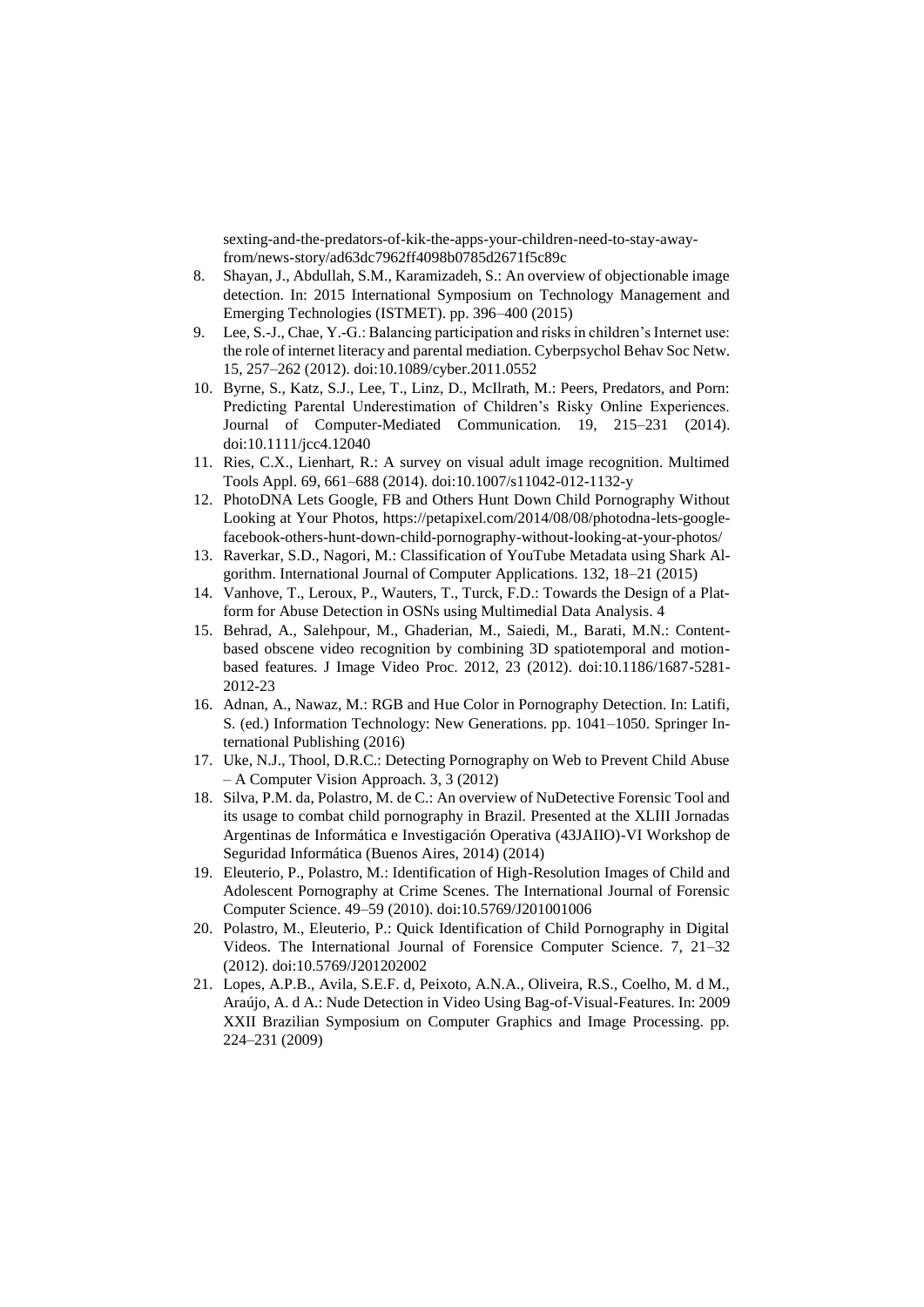- 22. Patil, S.T., Chavan, N.A.: Image Cataloguing Tool using Descriptor for Forensic Application.
- 23. Bhoyar, K.K., Kakde, O.G.: Skin Color Detection Model Using Neural Networks and its Performance Evaluation. Journal of Computer Science. 963–968 (2010)
- 24. Deselaers, T., Pimenidis, L., Ney, H.: Bag-of-visual-words models for adult image classification and filtering. In: 2008 19th International Conference on Pattern Recognition. pp. 1–4 (2008)
- 25. Kovac, J., Peer, P., Solina, F.: Human skin color clustering for face detection. In: The IEEE Region 8 EUROCON 2003. Computer as a Tool. pp. 144–148 vol.2 (2003)
- 26. Lin, Y.-C., Tseng, H.-W., Fuh, C.-S.: Pornography Detection Using Support Vector Machine. 8 (2003)
- 27. PhotoDNA | Microsoft, https://www.microsoft.com/en-us/photodna
- 28. Khan, R., Stöttinger, J., Kampel, M.: An Adaptive Multiple Model Approach for Fast Content-based Skin Detection in On-line Videos. In: Proceedings of the 1st ACM Workshop on Analysis and Retrieval of Events/Actions and Workflows in Video Streams. pp. 89–96. ACM, New York, NY, USA (2008)
- 29. Wijesinghe, S., Wijewardana, V.O., Karunarathna, Y.D.D., Ridmal, H.S.: Parental Control and Filtering System. (2013)
- 30. Wang, X., Hu, C., Yao, S.: An adult image recognizing algorithm based on naked body detection. In: 2009 ISECS International Colloquium on Computing, Communication, Control, and Management. pp. 197–200 (2009)
- 31. Santos, C., Santos, E.M. dos, Souto, E.: Nudity detection based on image zoning. In: 2012 11th International Conference on Information Science, Signal Processing and their Applications (ISSPA). pp. 1098–1103 (2012)
- 32. Sevimli, H., Esen, E., Ateş, T.K., Ozan, E.C., Tekin, M., Loğoğlu, K.B., Sevinç, A.M., Saracoğlu, A., Yazici, A., Alatan, A.A.: Adult Image Content Classification Using Global Features and Skin Region Detection. In: Gelenbe, E., Lent, R., Sakellari, G., Sacan, A., Toroslu, H., and Yazici, A. (eds.) Computer and Information Sciences. pp. 253–258. Springer Netherlands (2010)
- 33. Platzer, C., Stuetz, M., Lindorfer, M.: Skin sheriff: a machine learning solution for detecting explicit images. In: Proceedings of the 2nd international workshop on Security and forensics in communication systems - SFCS '14. pp. 45–56. ACM Press, Kyoto, Japan (2014)
- 34. de Siqueira, F.R., Schwartz, W.R., Pedrini, H.: Adaptive Detection of Human Skin in Color Images. 5
- 35. Polastro, M. d C., Eleuterio, P.M. d S.: A Statistical Approach for Identifying Videos of Child Pornography at Crime Scenes. In: 2012 Seventh International Conference on Availability, Reliability and Security. pp. 604–612 (2012)
- 36. 9 apps to improve your sext life NY Daily News, http://www.nydailynews.com/news/national/9-apps-improve-sext-life-article-1.2465165
- 37. Lin, Y., Wu, Y.: Machine Learning Application On Detecting Nudity In Images. Presented at the (2012)
- 38. Amato, G., Bolettieri, P., Costa, G., la Torre, F., Martinelli, F.: Detection of Images with Adult Content for Parental Control on Mobile Devices? In: Proceedings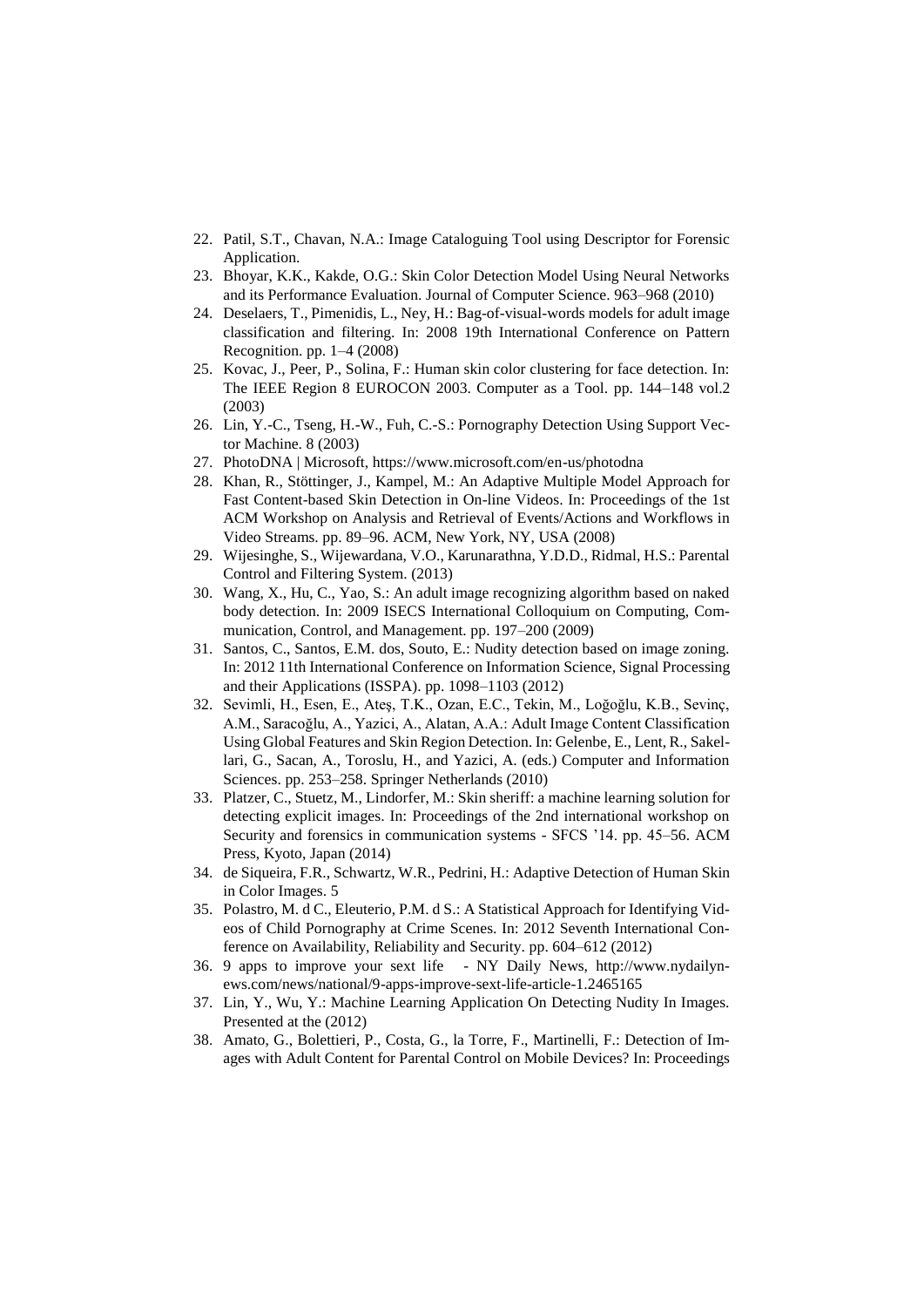of the 6th International Conference on Mobile Technology, Application & Systems. pp. 35:1–35:5. ACM, New York, NY, USA (2009)

- 39. Smola Introduction to Machine Learning.pdf, https://alex.smola.org/teaching/cmu2013-10-701/slides/3\_Instance\_Based.pdf
- 40. A Hierarchical Method for Nude Image Filtering--《Journal of Computer Aided Design & Computer Graphics》2002年05期, http://en.cnki.com.cn/Article\_en/CJFDTOTAL-JSJF200205004.htm
- 41. Islam, M., Watters, P.A., Yearwood, J.: Real-time detection of children's skin on social networking sites using Markov random field modelling. Information Security Technical Report. 16, 51–58 (2011). doi:10.1016/j.istr.2011.09.004
- 42. Povar, D., Vidyadharan, D.S., Thomas, K.L.: Digital Image Evidence Detection Based on Skin Tone Filtering Technique. In: Abraham, A., Lloret Mauri, J., Buford, J.F., Suzuki, J., and Thampi, S.M. (eds.) Advances in Computing and Communications. pp. 544–551. Springer Berlin Heidelberg (2011)
- 43. Kelly, W., Donnellan, A., Molloy, D.: Screening for Objectionable Images: A Review of Skin Detection Techniques. In: 2008 International Machine Vision and Image Processing Conference. pp. 151–158 (2008)
- 44. Liu, B., Su, J., Lu, Z., Li, Z.: Pornographic Images Detection Based on CBIR and Skin Analysis. In: 2008 Fourth International Conference on Semantics, Knowledge and Grid. pp. 487–488 (2008)
- 45. Ap-apid, R.: Image-Based Pornography Detection. Presented at the January 1 (2008)
- 46. Santos, A., Pedrini, H.: Human Skin Segmentation Improved by Saliency Detection. In: Azzopardi, G. and Petkov, N. (eds.) Computer Analysis of Images and Patterns. pp. 146–157. Springer International Publishing (2015)
- 47. G, V., R, S.P.B.: Integrated Approach to Block Adult Images in Websites. In: 2009 International Conference on Computer Technology and Development. pp. 421– 425 (2009)
- 48. Selamat, A., Maarof, M.A., Chin, T.Y.: Fuzzy Mamdani Inference System Skin Detection. In: 2009 Ninth International Conference on Hybrid Intelligent Systems. pp. 57–62 (2009)
- 49. Choudhury, A., Rogers, M., Gillam, B., Watson, K.: A Novel Skin Tone Detection Algorithm for Contraband Image Analysis. In: 2008 Third International Workshop on Systematic Approaches to Digital Forensic Engineering. pp. 3–9 (2008)
- 50. Dewantono, S., Supriana, I.: Development of a real-time nudity censorship system on images. In: 2014 2nd International Conference on Information and Communication Technology (ICoICT). pp. 30–35 (2014)
- 51. Soysal, M., Berker Loğoğlu, K., Tekin, M., Esen, E., Saracoğlu, A., Oskay Acar, B., Can Ozan, E., Ateş, T.K., Sevimli, H., Sevinç, M., Atıl, İ., Özkan, S., Ali Arabacı, M., Tankız, S., Karadeniz, T., Önür, D., Selçuk, S., Alatan, A.A., Çiloğlu, T.: Multimodal concept detection in broadcast media: KavTan. Multimed Tools Appl. 72, 2787–2832 (2014). doi:10.1007/s11042-013-1564-z
- 52. Esposito, L.G., Sansone, C.: A Multiple Classifier Approach for Detecting Naked Human Bodies in Images. In: Petrosino, A. (ed.) Image Analysis and Processing – ICIAP 2013. pp. 389–398. Springer Berlin Heidelberg (2013)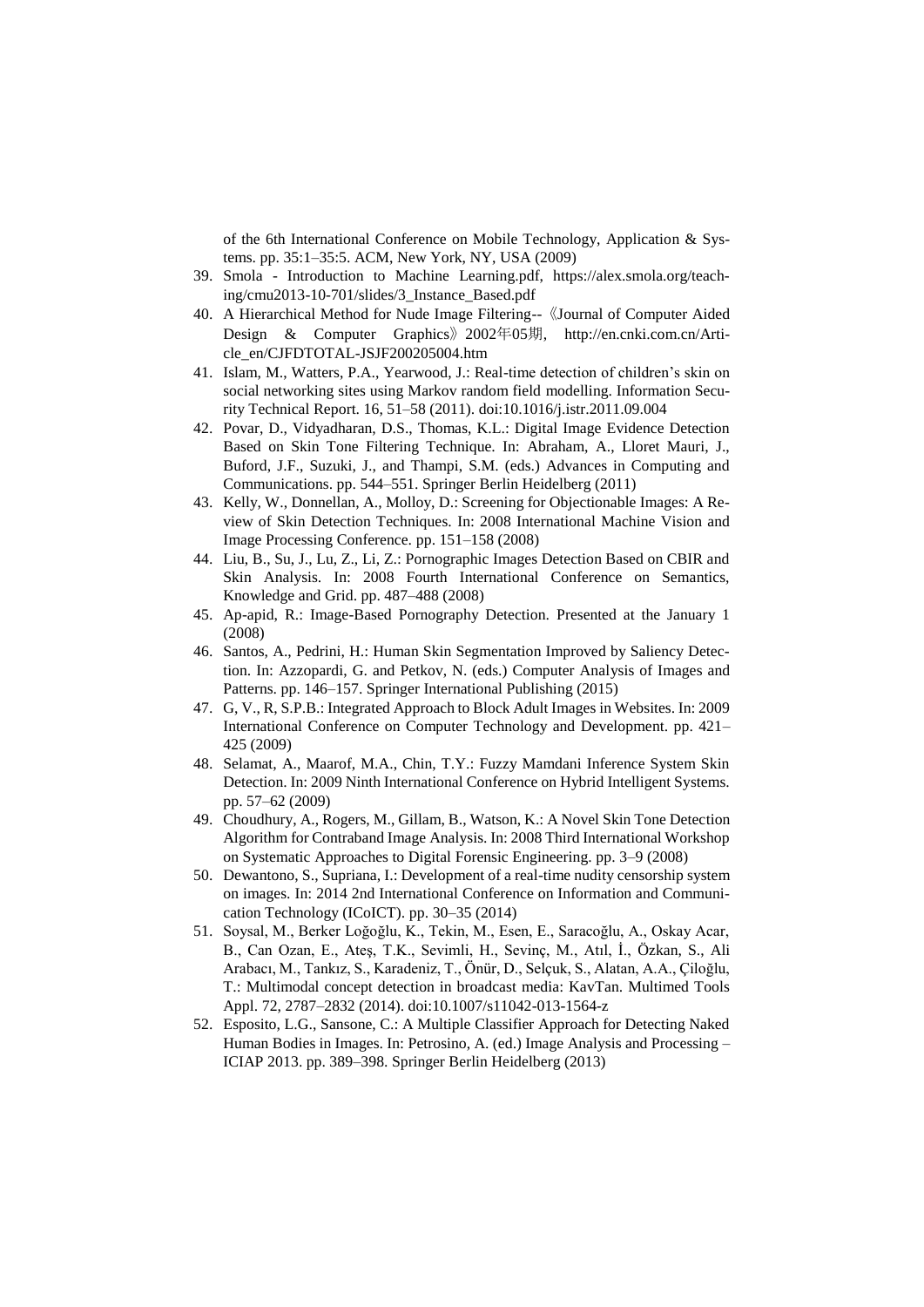- 53. Eleuterio, P., Polastro, M.: An adaptive sampling strategy for automatic detection of child pornographic videos. In: Proceedings of the Seventh International Conference on Forensic Computer Science. pp. 12–19. Abeat (2012)
- 54. Westlake, B.G., Bouchard, M.: Liking and hyperlinking: Community detection in online child sexual exploitation networks. Social Science Research. 59, 23–36 (2016). doi:10.1016/j.ssresearch.2016.04.010
- 55. Girgis, M.R., Mahmoud, T.M., Abd-El-Hafeez, T.: A New Effective System for Filtering Pornography Images from Web Pages and PDF Files. 2, 13 (2010)
- 56. Sidhu, S., Saxena, J.: CONTENT BASED IMAGE RETRIEVAL A REVIEW. 5 (2015)
- 57. Lienhart, R., Hauke, R.: Filtering Adult Image Content with Topic Models. In: Proceedings of the 2009 IEEE International Conference on Multimedia and Expo. pp. 1472–1475. IEEE Press, Piscataway, NJ, USA (2009)
- 58. Nude image detection based on SVM, https://www.researchgate.net/publication/224586727\_Nude\_image\_detection\_based\_on\_SVM
- 59. Ahuja, C., Baghel, A.S., Singh, G.: Detection of nude images on large scale using Hadoop. In: 2015 2nd International Conference on Computing for Sustainable Global Development (INDIACom). pp. 849–853 (2015)
- 60. Steel, C.M.S.: The Mask-SIFT cascading classifier for pornography detection. In: World Congress on Internet Security (WorldCIS-2012). pp. 139–142 (2012)
- 61. Lorenz Tombo Ras, Davood Pour Yousefian Barfeh: Nudity Prohibition System. LPU-Laguna Journal of Engineering and Computer Studies. 3, (2016)
- 62. Flores, P.I.T., Guillén, L.E.C., Prieto, O.A.N.: Approach of RSOR Algorithm Using HSV Color Model for Nude Detection in Digital Images. Computer and Information Science. 4, p29. doi:10.5539/cis.v4n4p29
- 63. Polastro, M. d, Eleuterio, P.M. da S.: NuDetective: A Forensic Tool to Help Combat Child Pornography through Automatic Nudity Detection. In: 2010 Workshops on Database and Expert Systems Applications. pp. 349–353 (2010)
- 64. Discipline for Defiant Teens and Preteens, http://www.myoutofcontrolteen.com/
- 65. Xin-Lu, W., Xiao-juan, L., Xiao-bo, L.: Nude Image Detection Based on SVM. In: 2009 International Conference on Computational Intelligence and Natural Computing. pp. 178–181 (2009)
- 66. Lopes, A., Avila, S., Peixoto, A., Oliveira, R., Araujo, A.: A Bag-of-features Approach based on Hue-SIFT Descriptor for Nude Detection. 5
- 67. Grega, M., Bryk, D., Napora, M.: INACT—INDECT Advanced Image Cataloguing Tool. Multimed Tools Appl. 68, 95–110 (2014). doi:10.1007/s11042-012- 1164-3
- 68. Tariq, M.U., Ghosh, A.K., Badillo-Urquiola, K., Jha, A., Koppal, S., Wisniewski, P.J.: Designing Light Filters to Detect Skin Using a Low-powered Sensor. In: SoutheastCon 2018. pp. 1–8 (2018)
- 69. Pinter, A., Wisniewski, P., Xu, H., Rosson, M.B., Carroll, J.M.: Adolescent Online Safety: Moving Beyond Formative Evaluations to Designing Solutions for the Future. In: the 16th Interactive Design and Children Conference. , Stanford, CA (2017)